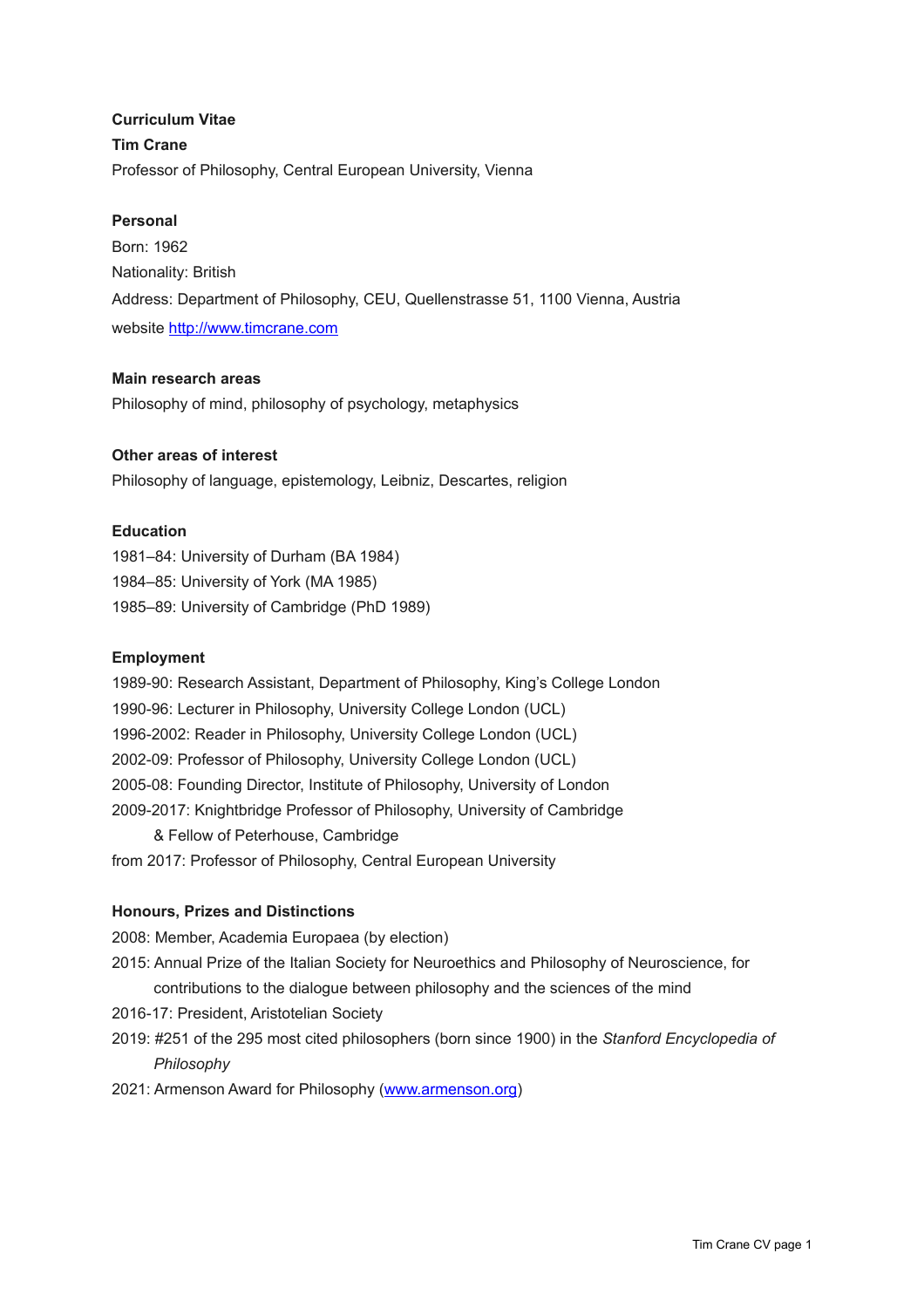## **Publications (138)**

My work has been translated into Arabic, Chinese, Croatian, Estonian, French, German, Hungarian, Italian, Japanese, Korean, Persian, Polish, Portuguese, Romanian, Spanish and Swedish.

## **Google Scholar, 15 September 2021**

citations: 7769 h-index: 37

## **Authored books (6)**

*The Meaning of Belief: Religion from an Atheist's Point of View* (Cambridge, MA: Harvard University Press 2017)

—-Reviews in *The New York Times*, *Publishers' Weekly*, *The Wall Street Journal*, *TLS*, *THE*, *Los Angeles Review of Books*, *The Tablet*, *Mind, New York Review of Books*

*—*German translation *Die Bedeutung des Glaubens* (Suhrkamp Verlag 2019)

*—*Hungarian translation *A hit jeletése* (Európa Könyvkiadó 2019)

—Polish translation (2019)

—French translation (Presses de l'Université Laval, Quebec) forthcoming

—Korean translation forthcoming

*Aspects of Psychologism* (Cambridge, MA: Harvard University Press 2014). A collection of 16 of my essays on intentionality, perception and consciousness

—Reviews by Mary Carman (*Journal of Consciousness Studies* 2014), Robert Zaborowski

(*Metapsychology Online* 2014), Farid Masrour (*Notre Dame Philosophical Reviews* 2015), Paul Noordhof (*Analysis* 2015) Branko Mitrović (*History and Theory* 2016)

—Subject of a book symposium in *Rivista Internazionale di Filosofia e Psicologia* 2016;

contributors: Farid Masrour, Alfredo Paternoster, Pietro Perconti, David Pitt

*The Objects of Thought* (Oxford: OUP 2013)

—Reviews by: Peter Simons (*TLS*), Pierre Jacob (*Notre Dame Philosophical Reviews*), Niall Connolly (*Philosophical Quarterly)*, Guy Longworth (*Philosophy*), Raamy Majeed (*Australasian Journal of Philosophy*) Michelle Montague (*Analysis*), Anthony Everett (*Mind*), Alberto Voltolini (*Dialectica*), Jocelyn Benoist (*European Journal of Philosophy*), Branko Mitrović (*History and Theory* 2016), Lee Walters (*Disputatio* 2015)

—Subject of a one-day workshop, University of Amsterdam, May 2014

—Author meets critics Pacific Division of the American Philosophical Association, 2015

*Intentionalität als Merkmal des Geistigen: Sechs Essays zur Philosophie des Geistes*, translated by Markus Wild and Simone Ungerer (Frankfurt: Fischer Verlag 2007). A German translation of six of my essays with a new introduction, 'The Mental and the Physical'

*Elements of Mind* (Oxford: Oxford University Press 2001)

—Italian translation, *Fenomeni Mentali* (Milan: Rafaelo Cortina 2003)

—Japanese translation (Keiso Shobo 2011)

*The Mechanical Mind: A Philosophical Introduction to Minds, Machines and Mental Representation*  (Harmondsworth: Penguin Books 1995)

—Second edition, substantially revised with one wholly new chapter (London: Routledge 2003)

—Third edition, substantially revised and re-structured (London: Routledge 2015)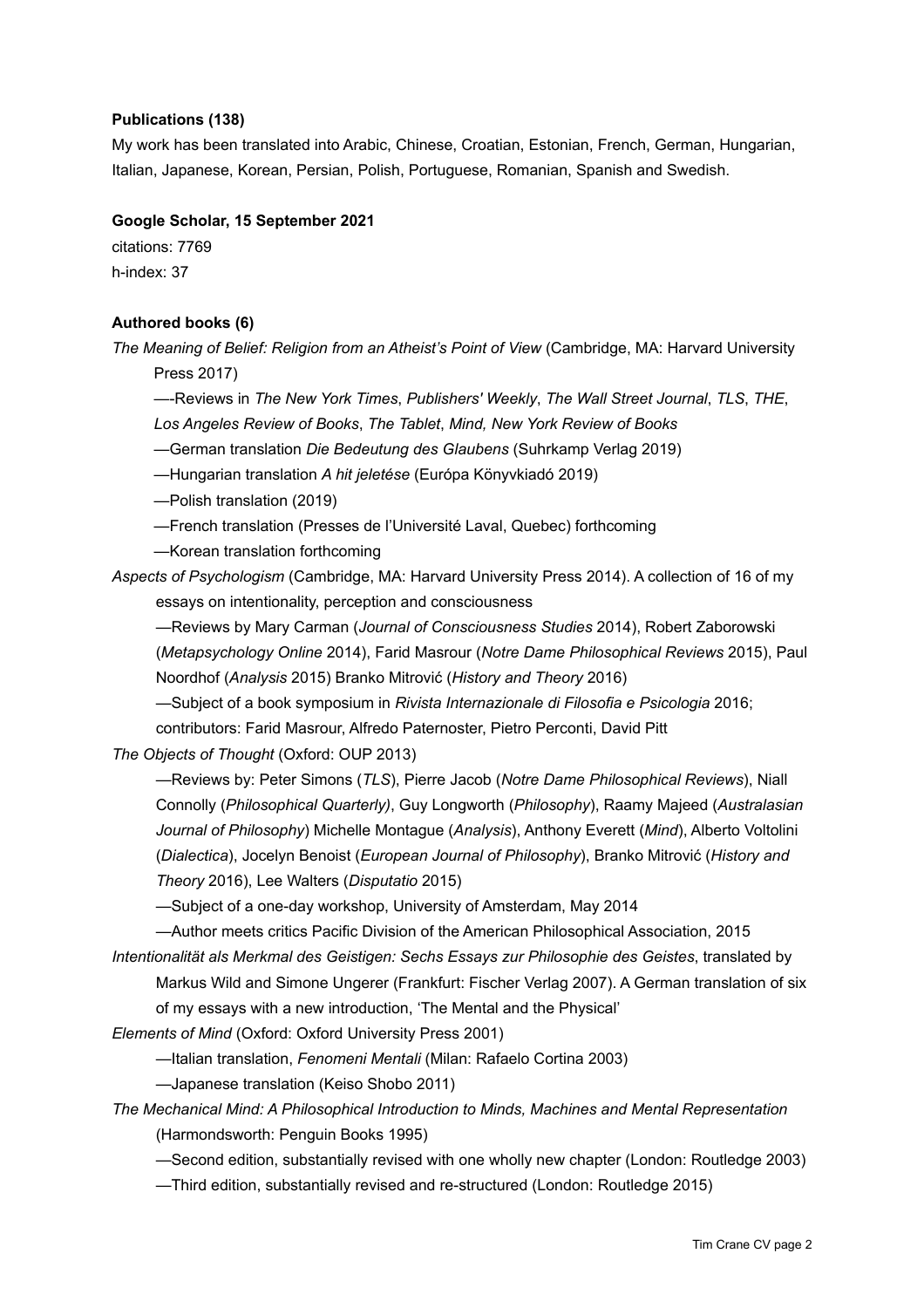- —Japanese translation (Keiso Shobo 2001)
- —Swedish translation: *Medvetandets Mekanik* (Stockholm: Thales 2004)
- —Spanish translation (Fondo de Cultura Economica USA 2008)
- —Arabic translation (National Centre for Translation, Egypt, forthcoming)
- —Chinese translation forthcoming
- —Persian translation forthcoming

## **Edited books (4)**

- *Metaphysics: A Guide and Anthology* (Oxford: Oxford University Press 2004) edited by Tim Crane and Katalin Farkas, including c.50,000 words of introductory material co-written by Tim Crane and Katalin Farkas
- *History of the Mind-Body Problem* (London: Routledge 2000) edited by Tim Crane and Sarah Patterson
- *A Debate on Dispositions* by D.M. Armstrong, C.B. Martin and U.T. Place (London: Routledge 1996) edited with an introduction by Tim Crane
- *The Contents of Experience* (Cambridge: Cambridge University Press 1992) edited with an introduction by Tim Crane

### **Articles (69)**

'The Explanation of Intentionality' forthcoming in *Australasian Philosophical Review*

- (with Katalin Farkas) 'The Limits of the Doxastic' forthcoming in *Oxford Studies in the Philosophy of Mind*
- (with Katalin Farkas) 'Mental Fact and Mental Fiction' forthcoming in Tamás Demeter and Adam Toon (eds.) *Mental Fictionalism* (London: Routledge).
- (with Alex Grzankowski) 'The Significance of the Many Properties Problem' forthcoming in *Phenomenology and Mind*
- 'The Knowledge Argument is an Argument about Knowledge' in Sam Coleman (ed.) *The Knowledge Argument* (Cambridge: Cambridge University Press 2019)
- 'A Short History of Theories of Consciousness in the 20th Century' in Amy Kind (ed.) *The Routledge History of the Philosophy of Mind* (London: Routledge 2018) 78-103
- 'Religion in the Open Society' in Michael Ignatieff and Stefan Roch (eds.) *Rethinking Open Society*  (Budapest: CEU Press 2018)
- 'Can there be an Atheist Church?' *The Point* 2018
- 'The Unity of Unconsciousness' *Proceedings of the Aristotelian Society* CXVII *(*2017) 1-22.
	- —Reprinted (slightly modified) in D. Shottenkirk, Manuel Curado and Steven S. Gouveia (eds.) *Perception, Cognition and Aesthetics* (London: Routldge 2019) 209-227
- 'Brentano on Intentionality' in Uriah Kriegel (ed.) *The Routledge Handbook to Brentano and the Brentano School* (London: Routledge 2017) 41-8
- 'Leibniz on Consciousness' in Stephen Leach and James Tartaglia (eds) *Consciousness and the Great Philosophers* (London: Routledge 2017) 89-96
- 'The Mental States of Persons and their Brains' in Anthony O'Hear (ed.) *Mind, Self and Person, Royal Institute of Philosophy Supplement 76* (Cambridge: Cambridge University Press 2015) 253 - 270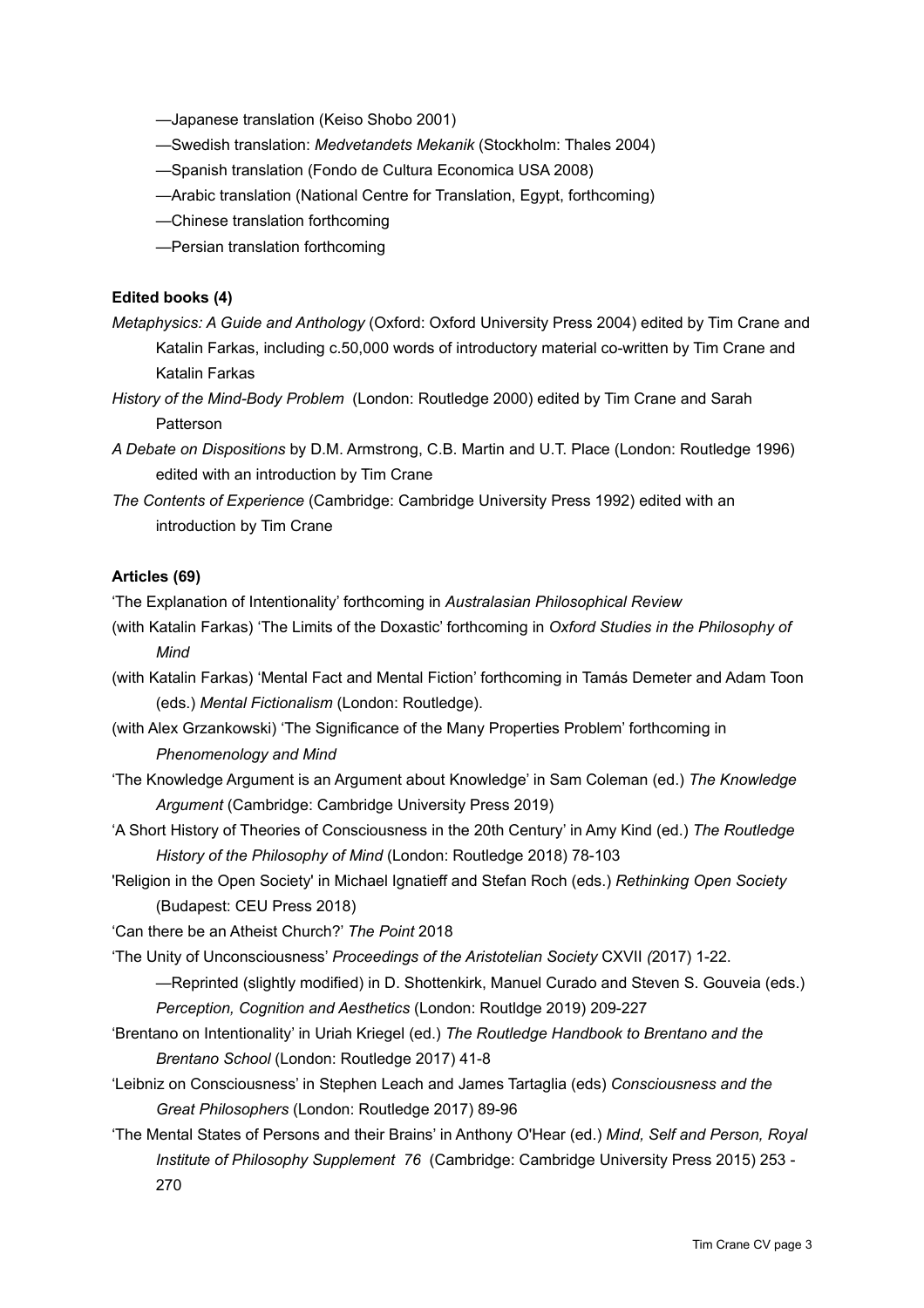- 'Précis of *Aspects of Psychologism* and Replies to Critics' *Rivista Internazionale di Filosofia e Psicologia* 7 *(*2016), 96-8, and 127-34, Critics: Farid Masrour, Alfredo Paternoster, Pietro Perconti, David Pitt
- 'Understanding the Question: Philosophy and its History' in John Collins and Eugen Fischer (eds.) *Experimental Philosophy, Rationalism, and Naturalism: Rethinking Philosophical Method* (London: Routledge 2015) 72-84
- 'Human Uniqueness and the Pursuit of Knowledge: a Naturalistic Approach' in *Contemporary Philosophical Naturalism* edited by Bana Bashour and Hans Muller (London: Routledge 2014) 139-54
- 'Unconscious Belief and Conscious Thought' in *Phenomenal Intentionality: New Essays* edited by Uriah Kriegel (Oxford: Oxford University Press 2013) 156-73

—Reprinted in *Aspects of Psychologism* (Cambridge, MA: Harvard University Press 2014)

(with Steinvör Thöll Árnadóttir) 'There is no Exclusion Problem' in *Mental Causation and Ontology*, edited by S.C. Gibb, E.J. Lowe, & R.D. Ingthorsson (Oxford: Oxford University Press 2013) 248-66

'The Given' in *Mind, Reason and Being-in-the-World: the McDowell-Dreyfus Debate* edited by Joseph Schear (London: Routledge 2013) 229-49

—Reprinted in *Aspects of Psychologism* (Cambridge, MA: Harvard University Press 2014) 'What is the Problem of Non-Existence?' *Philosophia* 40 (2012) 417-434

''Tye on Acquaintance and the Problems of Consciousness' *Philosophy and Phenomenological Research* 84 (2012) 190-98

—Reprinted in *Aspects of Psychologism* (Cambridge, MA: Harvard University Press 2014) 'Existence and Quantification Reconsidered' in *Aristotelian Metaphysics* edited by Tuomas Tahko (Cambridge: Cambridge University Press 2012) 44-65

'Philosophy, Logic, Science, History' *Metaphilosophy* 43 (2011) 1-17

'The Singularity of Singular Thought' *Proceedings of the Aristotelian Society Supplementary Volume*  85 (2011) 21-43

'Wittgenstein and Intentionality' *Harvard Review of Philosophy* XVII (2010) 88-104

—Revised version reprinted in *Aspects of Psychologism* (Cambridge, MA: Harvard University Press 2014)

—Extended version in a *Festschrift* for Kevin Mulligan 2012

'Cosmic Hermeneutics vs. Emergence: The Challenge of the Explanatory Gap' in *Emergence in Mind* edited by Graham and Cynthia Macdonald (Oxford: Oxford University Press 2010) 22-34. Also in *Explaining the Mental: Naturalist and Non-Naturalist Approaches to Mental Acts and Processes*, edited by Carlo Penco, Michael Beaney and Massimiliano Vignolo (Newcastle: Cambridge Scholars Publishing 2007) 192-206

'Is Perception a Propositional Attitude?', *Philosophical Quarterly* (2009) 59: 452-69

—Reprinted in *Aspects of Psychologism* (Cambridge, MA: Harvard University Press 2014) 'Intentionalism', in the *Oxford Handbook to the Philosophy of Mind* edited by Ansgar Beckermann and

Brian McLaughlin (Oxford: Oxford University Press 2009) 474-93

—Reprinted in *Aspects of Psychologism* (Cambridge, MA: Harvard University Press 2014)

'Sainsbury on Thinking about an Object' *Critica*, *Revista Hispanoamericana de Filosofía* (2008) 40: 85–95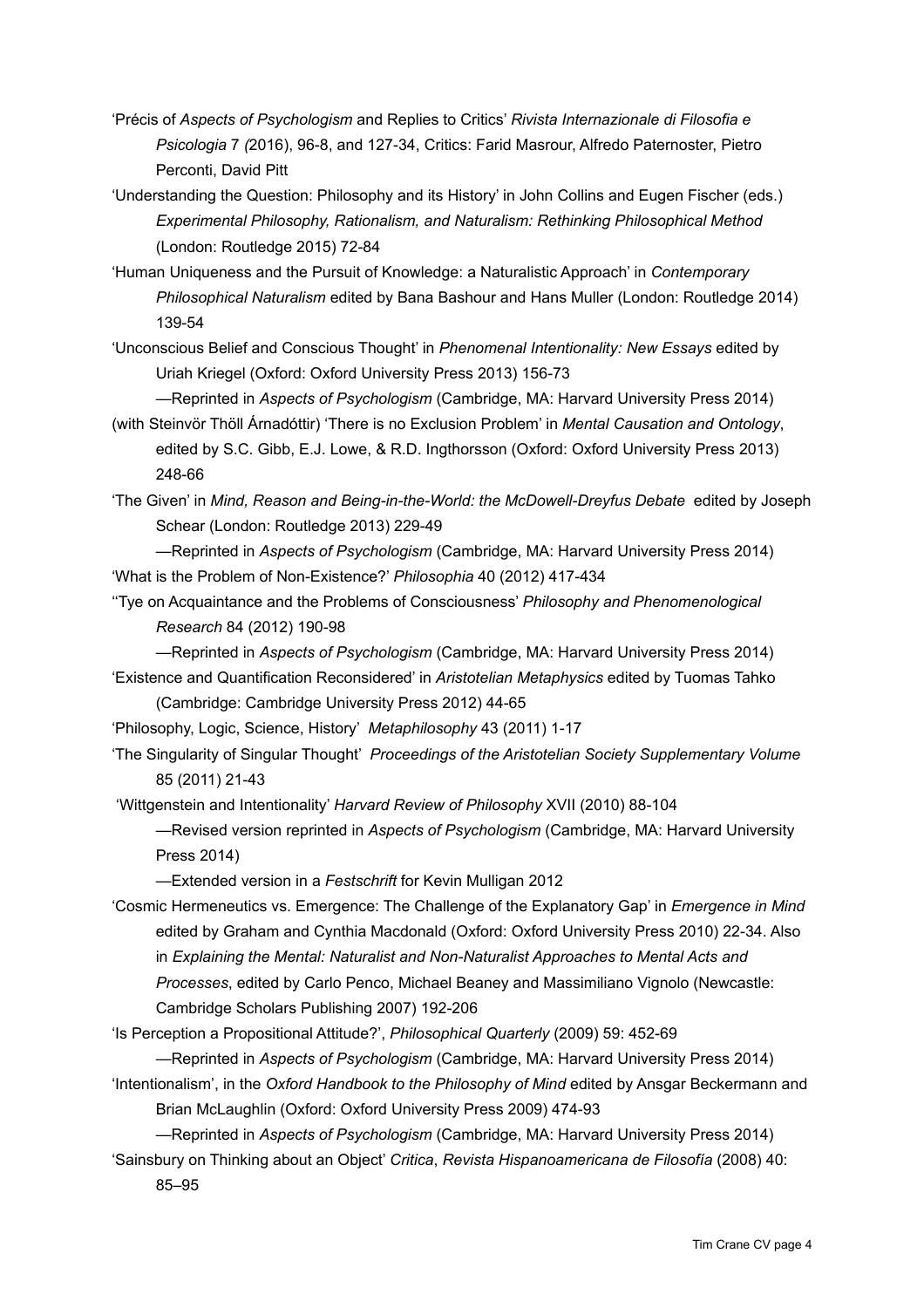'Causation and Determinable Properties: on the efficacy of colour, shape and size' in *Being Reduced* edited by Jakob Howhy and Jesper Kallestrup (Oxford: Oxford University Press 2008) 176-195 'Reply to Nes' *Analysis* 63: 2008, 215-8

'Wine as an Aesthetic Object' in *Questions of Taste* edited by Barry C. Smith (Oxford: Signal Books 2007) 141-56

'Is there a Perceptual Relation?' in *Perceptual Experience* edited by Tamar Szabó Gendler and John Hawthorne (Oxford: Oxford University Press 2006) 126-46

—Reprinted in *Aspects of Psychologism* (Cambridge, MA: Harvard University Press 2014) 'Brentano's Concept of Intentional Inexistence' in *The Austrian Contribution to Philosophy* edited by

Mark Textor (London: Routledge 2006) 20-35

—Reprinted in *Aspects of Psychologism* (Cambridge, MA: Harvard University Press 2014) 'Intentionality and Emotion' in *Radical Enactivism: Intentionality, Phenomenology, Narrative*, edited by

Richard Menary, (Amsterdam: John Benjamins Publishing Company 2006) 107-119

'Comment on Ted Honderich's "Radical Externalism"' *Journal of Consciousness Studies* 13, no 7-8, 2006: 28-35

'Papineau on Phenomenal Concepts' *Philosophy and Phenomenological Research* LXXI, 2005: 155-162

—Reprinted in *Aspects of Psychologism* (Cambridge, MA: Harvard University Press 2014) 'What is the Problem of Perception?' *Synthesis Philosophica* 20, 2005: 237-264

––Spanish translation: 'El Problema de la Percepcion en la Filosofia Analitica' in *Pluralidad de la Filosofia Analitica*, edited by David Perez Chico and Moises Barroso, Madrid: Plaza y Valdes Editors 2008: 217-258

'*Précis* of *Elements of Mind* and Replies to Critics' *Croatian Journal of Philosophy of Philosophy* 4: 2004, 223-240

(with Vladimír Svoboda) 'Causation, Omniscience and Interpretation: a Note on Davidson's Epistemology' *Organon F, Filozoficky Casopis* XI: 2004, 117-127

'Mental Substances' in *Minds and Persons* edited by A. O'Hear (Cambridge: Cambridge University Press 2003) 229-251

––German translation in *Intentionalität als Merkmal des Geistigen: Sechs Essays zur Philosophie des Geistes* (Frankfurt: Fischer Verlag 2007)

'The Intentional Structure of Consciousness' in *Consciousness: New Philosophical Perspectives* edited by A. Jokic and Q. Smith (Oxford and New York: Oxford University Press 2003) 33-56

–– German translation in *Intentionalität als Merkmal des Geistigen: Sechs Essays zur Philosophie des Geistes* (Frankfurt: Fischer Verlag 2007)

—Reprinted in *Aspects of Psychologism* (Cambridge, MA: Harvard University Press 2014) 'Subjective Facts' in *Real Metaphysics* edited by H. Lillehammer and G. Rodriguez-Pereyra (London: Routledge 2003) 68-83

—Hungarian translation: 'Szubjektiv Tudas' in *Érvek és kontextusok* edited by Marta Ujvári (Budapest: Gondolat 2003)

—Portuguese translation: 'Conhecimentio Subjectivo' in *A Explicacao da Interpretacao Humana* edited by Joao Saagua (Lisbon: Edicoes Colibri 2005) 15-32

–– German translation of revised version ('Subjective Knowledge') in *Intentionalität als Merkmal*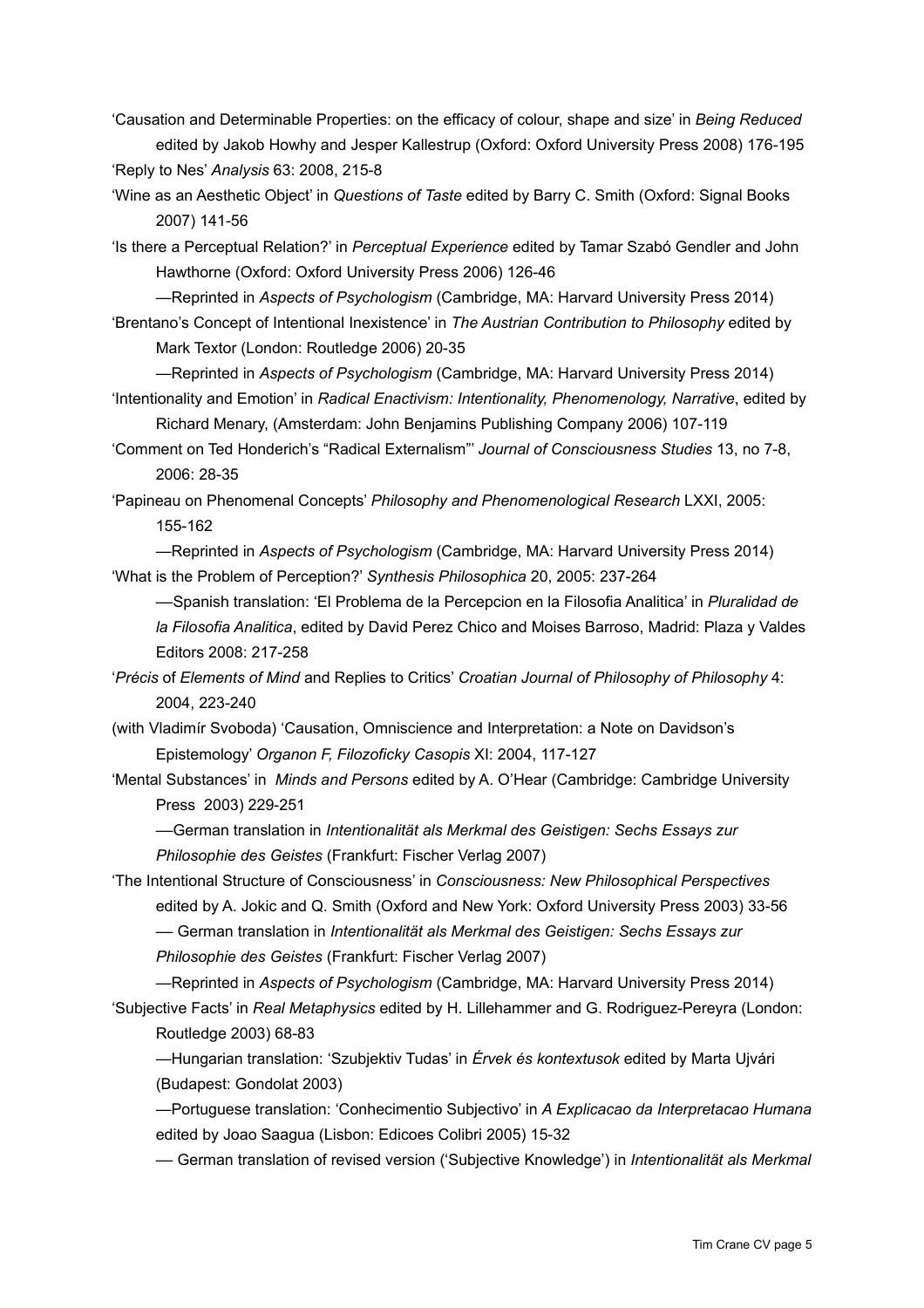*des Geistigen: Sechs Essays zur Philosophie des Geistes* (Frankfurt: Fischer Verlag 2007)

—Reprinted in *Aspects of Psychologism* (Cambridge, MA: Harvard University Press 2014)

'Consciousness, the Awareness of the World and the Essence of the Mind' in *Exploring Consciousness* (Milan: Fondazione Carlo Erba 2002) 35-45

'The Significance of Emergence' in *Physicalism and its Discontents* edited by Carl Gillet and Barry Loewer (Cambridge: Cambridge University Press 2001) 207-224

––Polish translation ('Doniosloosc emergencji') in Marcin Milkowski and Robert Poczobut (eds.) Analityczna Metafyzyka Umyslu Warsaw: Wydawnictwo Instytutu Filozofii i Socjologii PAN (IFiS PAN) 2008; 223-244

'Intentional Objects' *Ratio* 14, 2001, 336-349

—Also in *Meaning and Representation* edited by Emma Borg (Oxford: Blackwell 2001)

—Reprinted in *Aspects of Psychologism* (Cambridge, MA: Harvard University Press 2014) 'Jacob on Mental Causation' *Acta Analytica* 16 (2001) 15-21

'The Emergence of Consciousness' in *The Emergence of the Mind* (Milan: Fondazione Carlo Erba 2001) 183-191

'The Origins of Qualia' in *History of the Mind-Body Problem* edited by Tim Crane and Sarah Patterson (London: Routledge, 2000)

—Reprinted in *Aspects of Psychologism* (Cambridge, MA: Harvard University Press 2014) 'Dualism, Monism, Physicalism' *Mind and Society* 2: 2000, 73-85

'Introspection, Intentionality and the Transparency of Experience' *Philosophical Topics* 28: 2000, 49-67

'The Efficacy of Content: a Functionalist Theory' in *Human Action, Deliberation and Causation* edited by Jan Bransen and Stefan Cuypers (Dordrecht: Kluwer, 1998) 199-224

'Intentionality as the Mark of the Mental' in *Contemporary Issues in the Philosophy of Mind* edited by A. O'Hear (Cambridge: Cambridge University Press, 1998) 229-251

––German translation in *Intentionalität als Merkmal des Geistigen: Sechs Essays zur* 

*Philosophie des Geistes* (Frankfurt: Fischer Verlag 2007)

—Reprinted in *Aspects of Psychologism* (Cambridge, MA: Harvard University Press 2014) 'Powstanie i Upadek Problemu Umysl-Cialo' ('The Rise and Fall of the Mind-Body Problem') trans. by

M. Iwanicki & T. Szubka, in: P. Gutowski & T. Szubka (eds.), *Filozofia Brytyjska u Schylku XX Wieku* (Lublin: TN KUL, 1998) 467-485

'Reply to Tanney' *International Journal of Philosophical Studies* 6, 1998, 279-282

'Analytic Theories of A Priori Knowledge' in *The Logica Yearbook 1997* edited by T. Childers (Prague: Czech Academy of Sciences 1997) 89-97

'Reply to Child' *Proceedings of the Aristotelian Society* 96: 1996, 103-108

'Against Physicalism' in the *Blackwell Companion to the Philosophy of Mind* (edited by Samuel Guttenplan, Oxford: Blackwell, 1995) 479-484

'The Mental Causation Debate' *Proceedings of the Aristotelian Society, Supplementary Volume* 69: 1995, 211-236

––German translation in *Intentionalität als Merkmal des Geistigen: Sechs Essays zur* 

*Philosophie des Geistes* (Frankfurt: Fischer Verlag 2007)

––Hungarian translation 'Vita a mentális okozásról' in *Elmefilozófia* edited by Gergely Ambrus, Tamás Demeter, Gábor Forrai and János Tözsér (Budapest: L'Harmattan Kidadó 2008) 86-111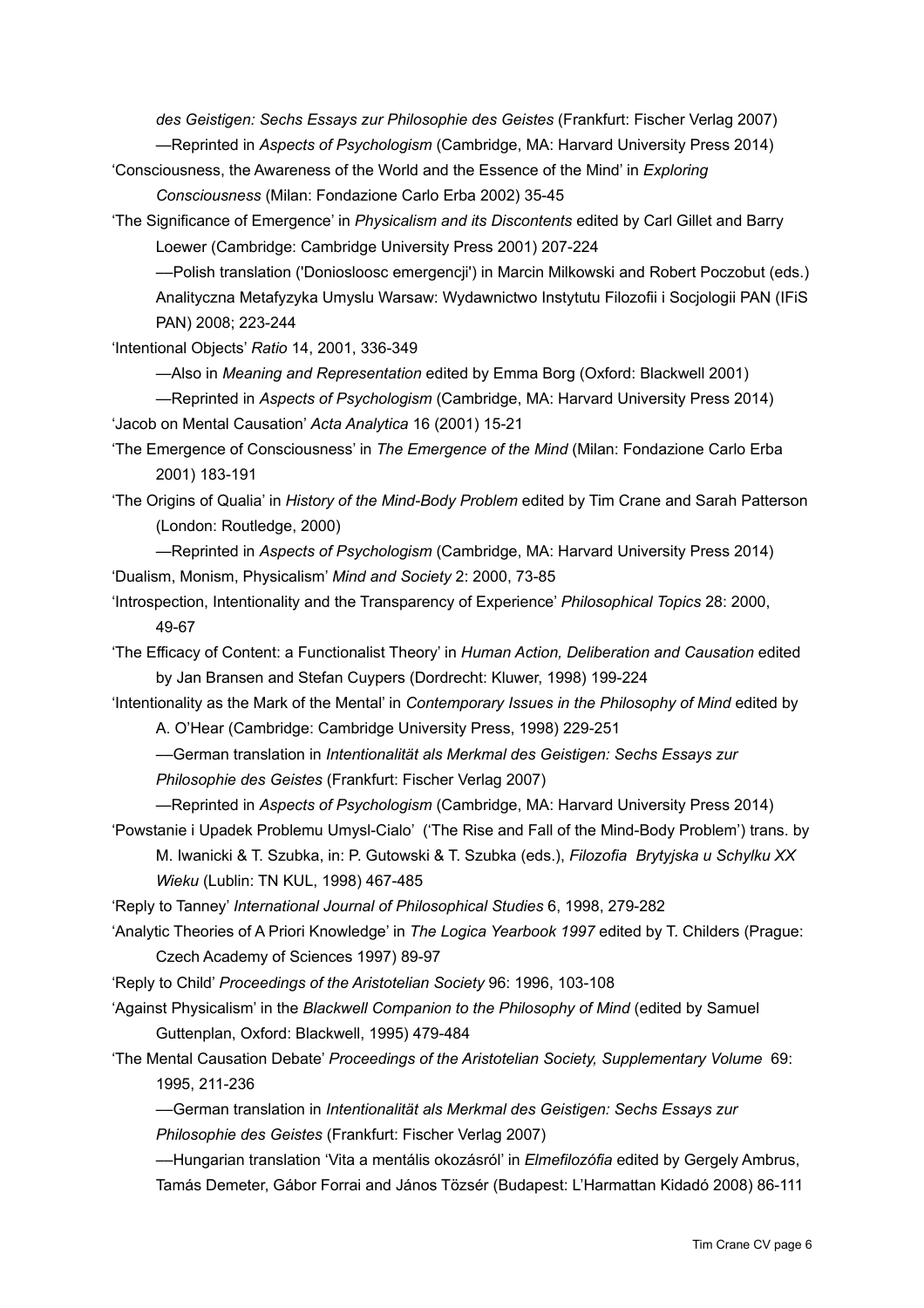(with D.H. Mellor) 'Postscript' to 'There is no Question of Physicalism' in *Contemporary Materialism: a Reader* edited by P. Moser and J.D. Trout (London: Routledge 1995) 85-89

'Reply to Pettit' *Analysis* 53: 1993, 224–227

'The Nonconceptual Content of Experience', in *The Contents of Experience*, edited by Tim Crane (Cambridge: Cambridge University Press 1992) 136–157

––German translation in *Intentionalität als Merkmal des Geistigen: Sechs Essays zur* 

*Philosophie des Geistes* (Frankfurt: Fischer Verlag 2007)

—Reprinted in *Aspects of Psychologism* (Cambridge, MA: Harvard University Press 2014)

—French translation in R. Brisart et Ch. Gauvry (eds.), *Perception et concept. Le* 

*conceptualisme en question* (Brussels: Ousia, 2016)

'Mental Causation and Mental Reality' *Proceedings of the Aristotelian Society* 92: 1992, 1–18

—Reprinted in *Revue Romain de Philosophie* (Bucharest) 38, 1994

'Names, Sense and Kripke's Puzzle' *From the Logical Point of View*, 2: 1992, 11–26

'Numbers and Propositions: reply to Melia' *Analysis* 52: 1992, 253–256

'All the Difference in the World', *The Philosophical Quarterly* 41: 1991, 1–25

—reprinted in *The Twin Earth Chronicles* edited by Andrew Pessin and Sanford Goldberg (New York: M.E. Sharpe, 1996) 284-304

----Hungarian translation 'Csak a világ különbözik' in *Elmefilozófia* edited by Gergely Ambrus,

Tamás Demeter, Gábor Forrai and János Tözsér (Budapest: L'Harmattan Kidadó 2008) 159-186

'Why Indeed? Papineau on Supervenience', *Analysis* 51: 1991, 32–37

'All God Has To Do', *Analysis* 51: 1991, 235–244

—Winner of 2nd Prize, *Analysis* International Essay Competition, 1991

(with D.H. Mellor) 'There is no Question of Physicalism', *Mind* 99: 1990, 185–206

—reprinted in *Contemporary Materialism: A Reader* edited by P. Moser and J.D. Trout (London: Routledge 1995), 65-85

—Romanian translation: 'Nu poate fi vorba de fizicalism' by Maria Vornicu in *Realism si* 

*Relativism in Filosofia Stiintei Contemporane* edited by Angela Botez (Bucharest 1993), 56-81

—Spanish translation in *Análisis. Revista de investigación filosófica* Vol. 1, Núm. 1 (2014)

'The Language of Thought: no Syntax without Semantics', *Mind and Language* 5: 1990, 187–212

'An Alleged Analogy between Numbers and Propositions' *Analysis* 50: 1990, 224–230

'Concepts in Perception', *Analysis* 48: 1988, 150–153

'The Waterfall Illusion', *Analysis* 48: 1988, 142–147

—reprinted in *Essays on Non-Conceptual Content* edited by York Gunther (Cambridge, Mass.: MIT Press 2003)

## **Encylopedia entries (8)**

'The Problem of Perception' *Stanford Encylopedia of Philosophy* [http://plato.stanford.edu/entries/](http://plato.stanford.edu/entries/perception-problem/) [perception-problem/](http://plato.stanford.edu/entries/perception-problem/) (First version 2005; substantial revision, co-written with Craig French,

2015)

—Italian translation forthcoming

'Mental Causation' in the *Encyclopedia of Cognitive Science* (edited by Lynn Nadel, London: Macmillan 2003) 1120-1125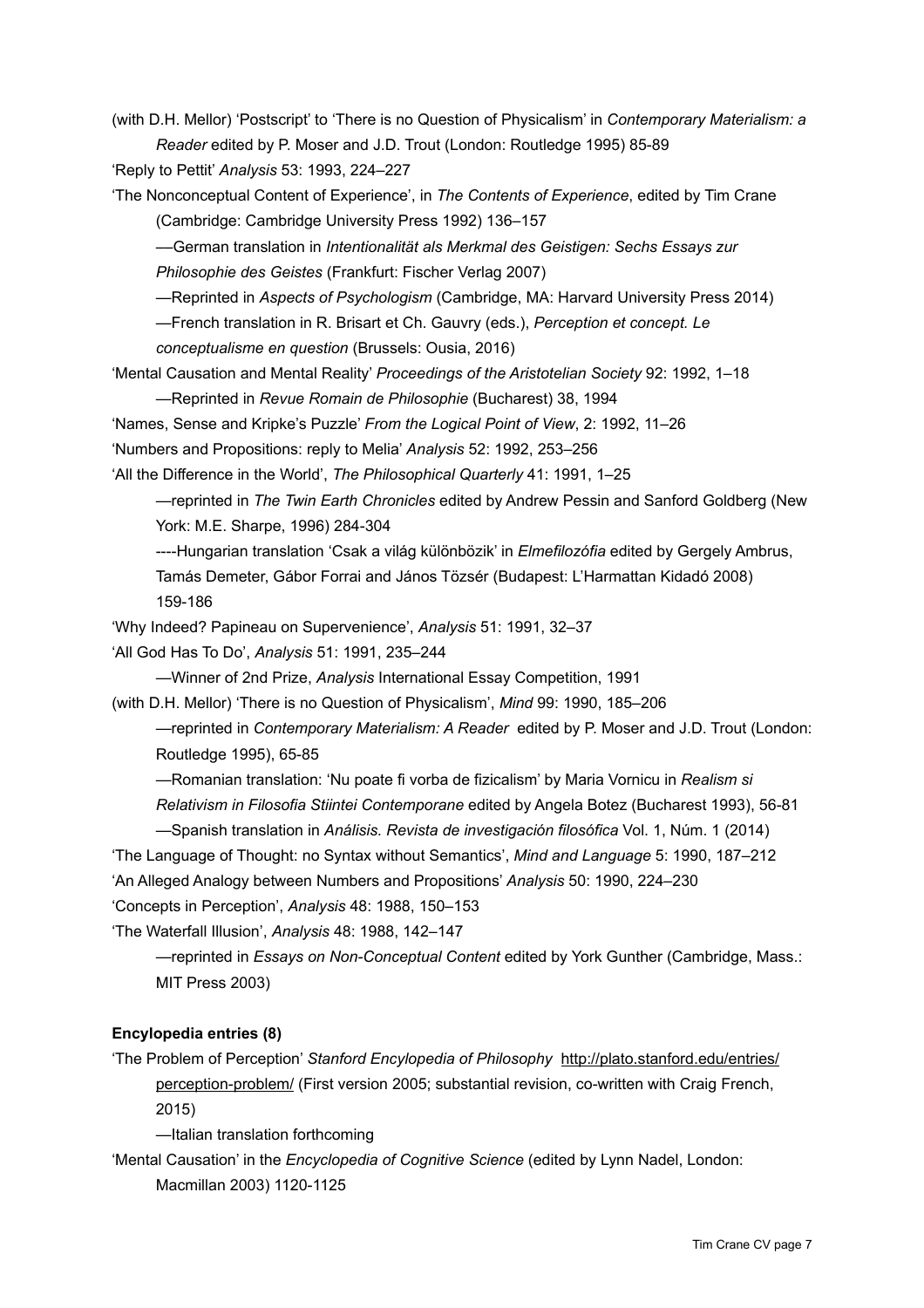- 'The Mind-Body Problem' in *The MIT Encyclopedia of the Cognitive Sciences* (edited by Rob Wilson and Frank Keil, Cambridge, Mass.: MIT Press, 1999)
- 'The Autonomy of Psychology' in *The MIT Encyclopedia of the Cognitive Sciences* (edited by Rob Wilson and Frank Keil, Cambridge, Mass.: MIT Press, 1999)
- 'Intentionality' in *Encyclopedia of Philosophy* (edited by Edward Craig, London: Routledge 1998)
- 'Nonconceptual Content' in *Encyclopedia of Philosophy* (edited by Edward Craig, London: Routledge 1998)
- 'Causation', 'Time' and 'Universals' in *Philosophy: A Guide Through the Subject* edited by A.C. Grayling (Oxford: Oxford University Press 1995) 184-214
- 20 short entries for *The Oxford Companion to Philosophy* edited by Ted Honderich (Oxford: Oxford University Press 1995) Armstrong; Burge; Cambridge Change; Chinese Room; Cognitive Science; Davidson; Dretske; Fodor; Homunculus; Indexicals; Intentionality; Lewis; McDowell; Meaning; Opacity & Transparency; Peacocke; Possible Worlds; Representation; Sense and Reference; Variable Realisation

## **Book reviews (46)**

*The Promise of Artificial Intelligence* by Brian Cantwell Smith, TLS 2020

*Thinking about Things* by Mark Sainsbury, NDPR 2019 [https://ndpr.nd.edu/news/thinking-about-](https://ndpr.nd.edu/news/thinking-about-things/)

#### [things/](https://ndpr.nd.edu/news/thinking-about-things/)

- *Seven Types of Atheism* by John Gray, *Wall Street Journal* 2018
- 'Aristotle Returns' Critical Notice of *Neo-Aristotelian Perspectives in the Philosophy of Science*, edited by Robert Koons, Nicholas Teh and William Simpson, *First Things* 2018
- *Sex and Secularism* by Joan Wallach Scott *Tocqueville21* [https://tocqueville21.com/focus/secularism](https://tocqueville21.com/focus/secularism-as-a-liberal-ideal/)[as-a-liberal-ideal/](https://tocqueville21.com/focus/secularism-as-a-liberal-ideal/) 2018
- *Being Human* by Rowan Williams, *TLS* 2018
- *Portraits of Wittgenstein*, edited by Ian Ground and F.A.Flowers III, *TLS* 2016
- *Frank Cioffi, The Philosopher in Shirtsleeves*, by David Ellis, *Notre Dame Philosophical Reviews* 2016 <http://ndpr.nd.edu>
- *A Dictionary of Untranslatables* ed. Barbara Cassin*, TLS* 2015
- *Truth: Philosophy in Transit* by John D Caputo, *TLS* 2014
- *The Reference Book* by John Hawthorne and David Manley, *TLS* 2012
- *Soul Dust: the Magic of Consciousness* by Nicholas Humphrey *TLS* 2011
- *I Drink therefore I am* by Roger Scruton, *Philosophy* 2011
- *LOT2* by Jerry A. Fodor*, TLS* September 2009
- *Disjunctivism: Perception, Action, Knowledge*, edited by Adrian Haddock and Fiona Macpherson, and *Disjunctivism: Contemporary Readings*, edited by Alex Byrne and Heather Logue, *TLS* July 2009
- *The Really Hard Problem* by Owen Flanagan, *TLS* 5521 January 23 2009, 24
- *In the Space of Reasons: Selected Essays of Wilfrid Sellars*, and *Wilfrid Sellars: Fusing the Images* by Jay Rosenberg, *London Books* 30 no. 12, 19 June 2008: 33-35
- *All the Power in the World*, by Peter Unger, *TLS* May 2007
- *Mind Time* by Benjamin Libet, *TLS* January 2005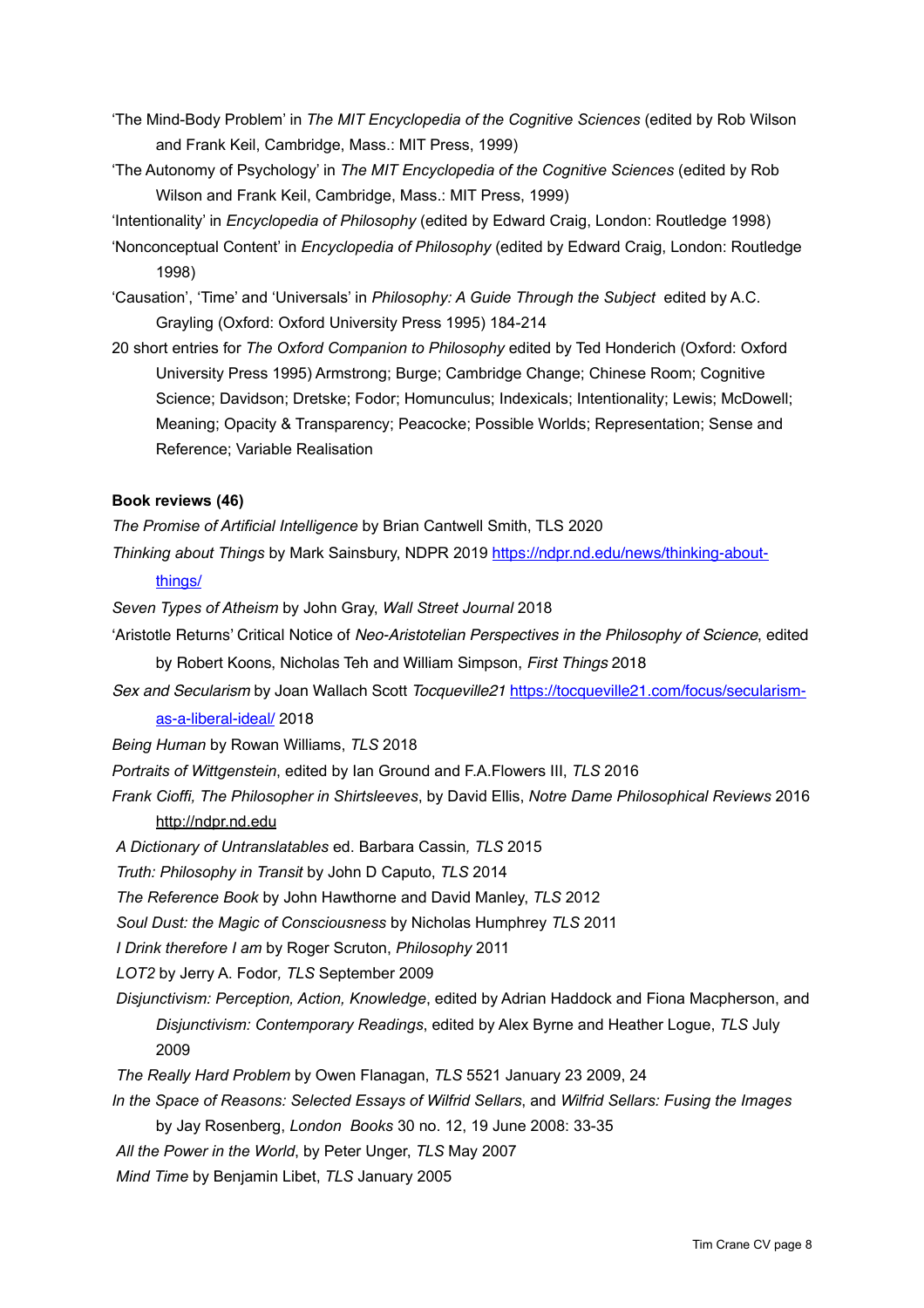- *Intentionality: Past and Future*, edited by Gábor Forrai & George Kampis, *Notre Dame Philosophical Reviews* <http://ndpr.nd.edu>
- Critical Notice of *The Mind's Provisions* by Vincent Descombes, *European Journal of Philosophy* 12: 2004, 399-424
- *Hume Variations* by Jerry Fodor, *TLS* May 2004

*In Defence of Pure Reason* by Laurence BonJour, *Mind* 112: July 2003, 502-506

- *Purple Haze* by Joseph Levine, *Phenomenal Consciousness* by Peter Carruthers, and *The Nature of Consciousness* by Mark Rowlands *TLS* No 5176, June 14 2002: 9-10
- *A Survey of Metaphysics* by E.J. Lowe and *Metaphysics* edited by Michael J. Loux, *THES* May 2002 *The Paradox of Self-Consciousness* by José Luis Bermúdez, *Philosophical Review* 2001
- *Perception and Reason* by Bill Brewer & *The Nature of Perception* by John Foster, *THES* December 2001

*Knowledge and its Limits* by Timothy Williamson, *The Economist* August 2001

*Mind in a Natural World* by Jaegwon Kim, *TLS* August 2000

- *Bertrand Russell 1921-1970: The Ghost of Madness* by Ray Monk *The Economist* October 2000
- Critical Notice of *Deconstructing the Mind* by Stephen P. Stich', *Inquiry* 41, 1998, 341-354
- Critical Notice of *What Minds Can Do* by Pierre Jacob, *European Journal of Philosophy* 1999
- *The Nature of Consciousness* edited by N. Block et al, *THES* January 1999
- Critical Notice of *Mental Reality* by Galen Strawson, *Ratio* 10, April 1997, 82-90
- *The Mystery of Consciousness* by John Searle, *The Economist* December 13 1997, 11-12
- *Causes and Coincidences* by David Owens, *British Journal for the Philosophy of Science* 1996, 146-148
- *Soul-Searching* by Nicholas Humphrey, *Nature* 6567, March 1996, 685
- *Physicalism: the Philosophical Foundations* by Jeffrey Poland *TLS* 4831 November 1995, 28
- *Marx for Beginners, Muhammad for Beginners, Freud for Beginners*, various authors, *Sunday Telegraph* 1995
- Critical Notice of *A Study of Concepts* by Christopher Peacocke, *European Journal of Philosophy* 2, December 1994, 352-356
- *Fuzzy Thinking* by Bart Kosko, *Sunday Telegraph* 6 March 1994
- *Representation, Meaning and Thought* by Grant Gillett, *Philosophical Books* 35, 1994, 122-124
- Critical Notice of *The Rediscovery of the Mind* by John Searle, *International Journal of Philosophical Studies* 1, October 1993, 313-324

*Sensory Qualities* by Austen Clark, *TLS* 4714, July 1993, 28

*The Imagery Debate* by Michael Tye, *Mind* 102, July 1993, 535-538

*Dretske & his Critics* edited by Brian McLaughlin, *International Journal of Philosophical Studies*1, October 1993, 379-381

## **Other philosophical writings (5)**

'How we can be' *TLS* 2017

'Join the Club' *TLS* 2017

'Mystery and Evidence' New York Times Blog, *The Stone* [http://opinionator.blogs.nytimes.com/](http://opinionator.blogs.nytimes.com/2010/09/05/mystery-and-evidence/?_r=1) [2010/09/05/mystery-and-evidence/?\\_r=1](http://opinionator.blogs.nytimes.com/2010/09/05/mystery-and-evidence/?_r=1)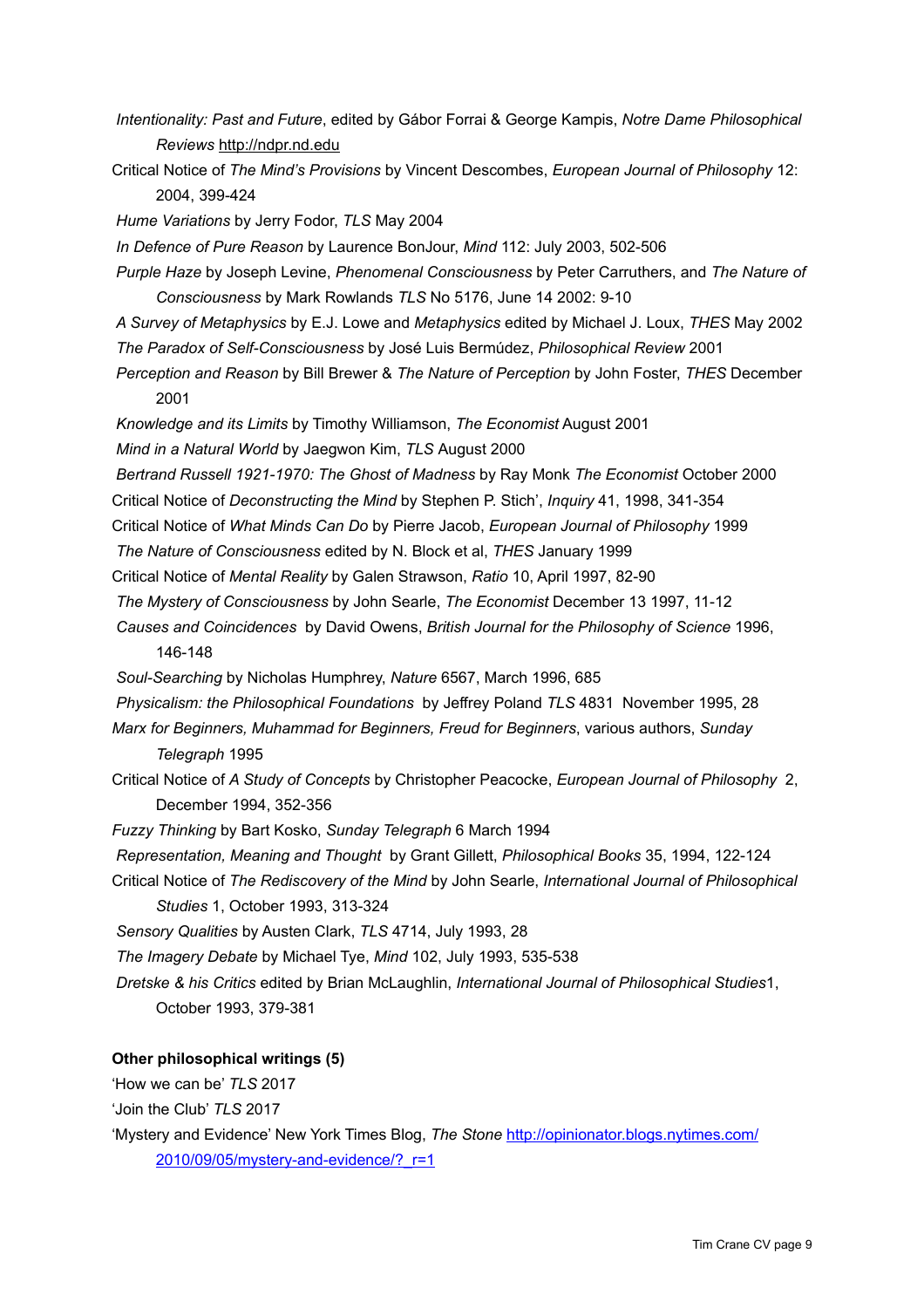—Selected to be one of *The Stone*'s articles reprinted in *The Stone Reader* (New York: Norton/ Liveright 2015)

- Online course, *Metaphysics*, for Oxford University Continuing Education Department 2007: [http://](http://www.conted.ox.ac.uk/courses/online/philosophy.asp) [www.conted.ox.ac.uk/courses/online/philosophy.asp](http://www.conted.ox.ac.uk/courses/online/philosophy.asp)
- 'World' in *Philosophy: the Illustrated Guide to Understanding and using Philosophy Today*, edited by David Papineau (London: Duncan Baird Publishers 2004) 8-41. (Introductory material for a general readership on: what is reality?; Aristotle; the physical world; the supernatural; cause; Hume; idealism; Berkeley; Hegel; phenomenology; truth; mathematics; the infinite; Leibniz; time and space)

## **Other output (5)**

'Mind & Body': a podcast recorded for *Philosophy Bites* <http://www.philosophybites.libsyn.com/> 'Animal Thought': a podcast recorded for *Philosophy Bites* <http://www.philosophybites.libsyn.com/> 'Non-Existence': a podcast recorded for *Philosophy Bites* <http://www.philosophybites.libsyn.com/> 'The Meaning of Religion': a podcast recorded for *Philosophy Bites,* forthcoming

- 'The Crane Discussion' videotaped discussion with Donald Davidson on mental causation and
	- anomalous monism, published by Philosophy in Britain, 1996

## **Scholarships and major research grants (6)**

- 2015-17: Principal Investigator on £1.2M Grant from John Templeton Foundation: *Cambridge New Directions in the Philosophy of Mind*
- 2005-8: participant in EU 6<sup>th</sup> Framework NEST (New and Emerging Science and Technology) project, 'The Origins of Referential Communication' (REFCOM)
- 2004: AHRB Research Leave Scheme Award
- 2000: AHRB Research Leave Scheme Award
- 1987–8: University of Wisconsin-Madison, Research Scholarship
- 1984-7: British Academy Major State Studentship

## **Visiting positions (12)**

2021: Visiting Professor, Università della Svizzera Italiana, Lugano 2011: Visiting Professor, Central European University, Budapest 2008: Visiting Fellow, Centre for Consciousness, Australian National University 2008: Seybert Lecturer, University of Pennsylvania 2007: Visiting Fellow, Centre for Subjectivity Research, Copenhagen University 2006: Visiting Professor, Witten-Herdecke University 2004: Visiting Scholar, Macquarie University, Sydney 2003-4: Fellow, Collegium Budapest Institute for Advanced Study 1999: Visiting Lecturer, University of Sydney 1997: Visiting Fellow, Research School of the Social Sciences, Australian National University 1993: Academic Visitor, Institute of Philosophy, Academy of Sciences of the Czech Republic 1987-8: Visiting Research Student, University of Wisconsin-Madison

## **Administration**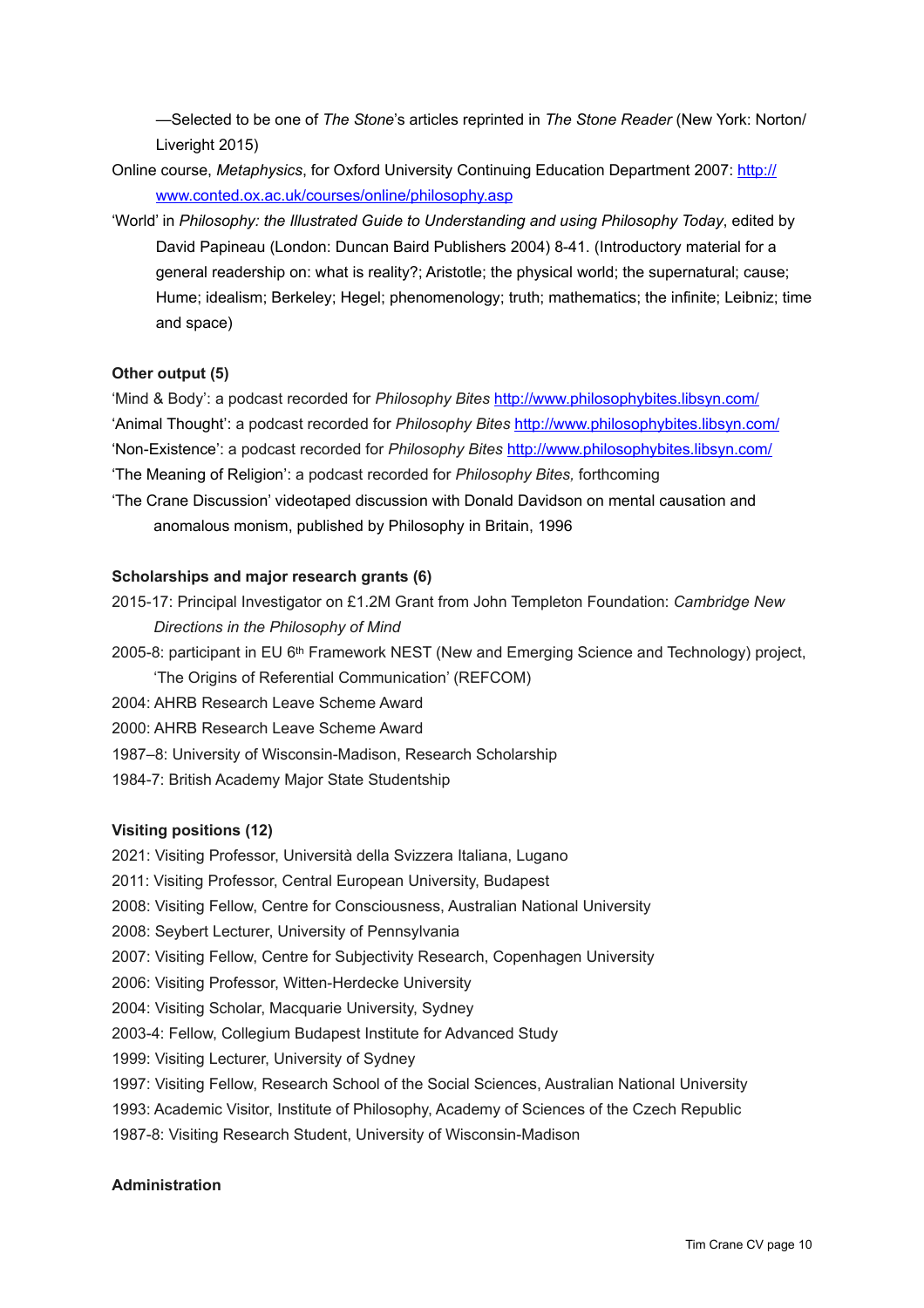2018-20 Head, Department of Philosophy, CEU

- 2011-14, 2015-17: Chair, Faculty of Philosophy, University of Cambridge
- 2005-8: Founder and first Director of the University of London's Institute of Philosophy in the School of Advanced Study; see [www.philosophy.sas.ac.uk](http://www.philosophy.sas.ac.uk/)

1998-2005: Director, University of London School of Advanced Study, [Philosophy Programme](http://www.philosophy.sas.ac.uk/?q=node/7)

1991-2009: All major administrative offices held in the Philosophy Department of UCL: Admissions Tutor, Departmental Tutor, Tutor to Affiliate Students, Chair of University of London Intercollegiate Philosophy Lecture Committee, Graduate Advisor, Chair of UCL Boards of Examiners, Tutor to MA students, Head of Department

#### **Teaching 1990-2020 (UCL, Cambridge, CEU)**

- **Lectures**: knowledge and reality, introduction to epistemology and metaphysics, the mind-body problem, mental causation, internalism and externalism, intentionality, consciousness, perception, minds and computers, causation, universals, substance, Leibniz, introduction to scientific method, a priori knowledge, reference, names and descriptions, language and reality, indexicals, truth, knowledge and perception, mind and body
- **Undergraduate tutorials/supervisions**: topics in metaphysics, epistemology, philosophy of mind, philosophy of language, philosophy of psychology, modern philosophy, philosophical logic
- **PhD and MA seminars on**: objects of thought, physicalism, the history of the mind-body problem, mental causation, causation, intentionality, non-existence, general research seminars on contemporary philosophical literature, non-physicalist approaches to consciousness and intentionality, ethics, the ontology of the mental, existence, philosophy of mind, belief, metaphysics of mind
- **Research supervision**: metaphysics, epistemology, philosophy of mind and philosophy of psychology

#### **PhD students supervised to completion as primary supervisor (24)**

Damjan Aleksiev, CEU: thesis on the explanatory gap

Keith Allen, UCL: thesis on colour; now Lecturer, University of York Sophie Allen, UCL: thesis on events, properties and realism; now Lecturer, University of Keele Steinvör Árnadóttir, UCL: thesis on personal identity and animalism; once permanent Lecturer,

University of Stirling, now interior designer

Alexandria Boyle, Cambridge: thesis on mind-reading; now Junior Research Fellow, Trinity Hall Daniel Brigham, Cambridge: thesis on propositional attitudes and the multiple relation theory of

judgement; now philosophy teacher, St Paul's School, London Nadine Elzein, UCL: thesis on the freedom of the will; now College Lecturer, Oxford James Garvey, UCL: thesis on consciousness; now Administrator, Royal Institute of Philosophy and

#### editor, *The Philosophers' Magazine*

Alexander Greenberg, Cambridge: thesis on the normativity of belief; now Leverhulme ECR, UCL Alba Papa Grimaldi, UCL: thesis on time and idealism; sometime Lecturer, University of Ghana Giovanna Hendel, UCL: thesis on supervenience; left philosophy to become a librarian Sean Jennings, UCL: thesis on composition and constitution; now research ethics manager,

University of Birmingham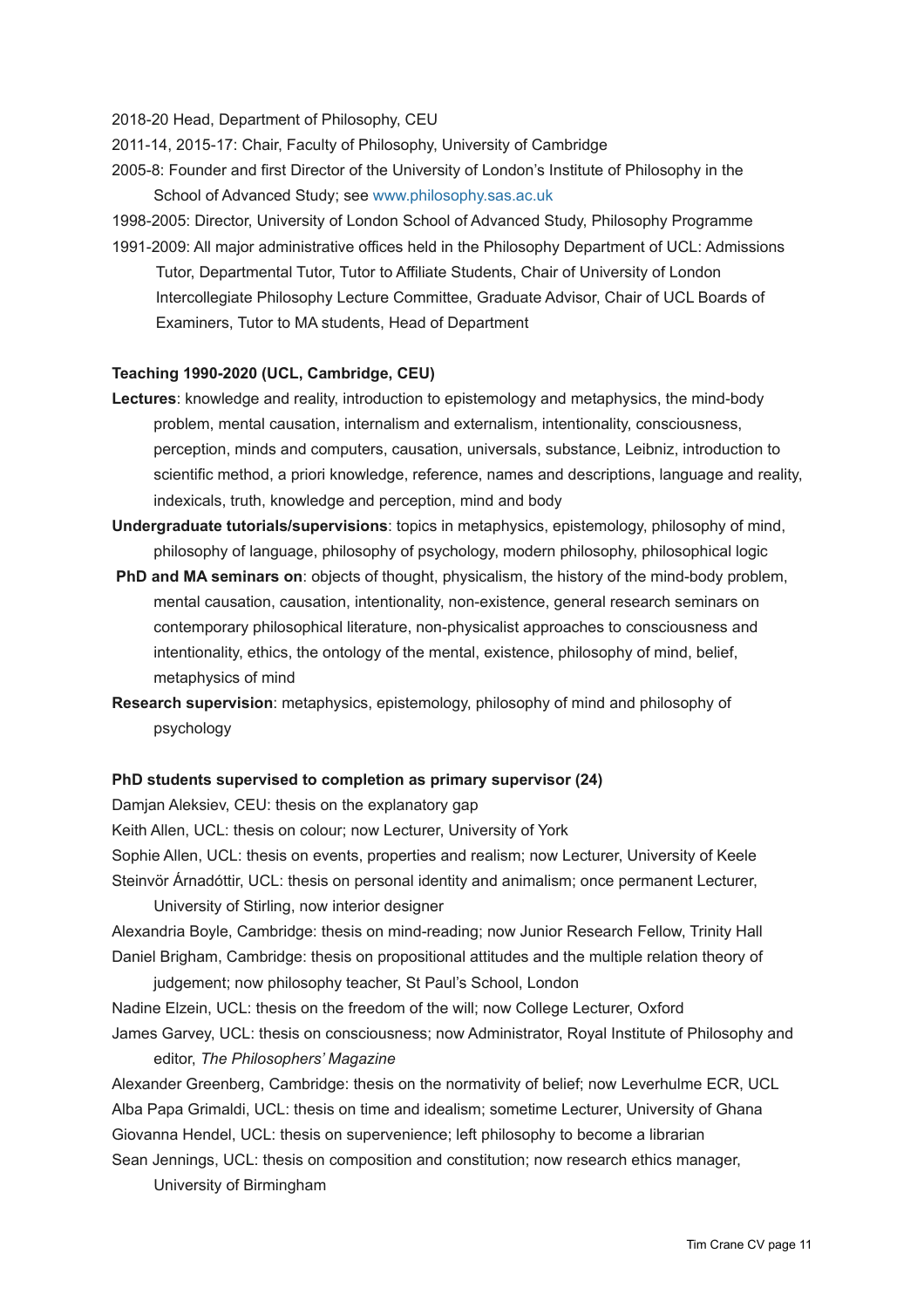- Heidi Maibom, UCL: thesis on the simulation-theory theory debate; now Professor, University of the Basque Country (previously University of Cincinnati)
- Garrett Mindt, CEU: thesis on the integrated information theory of consciousness; now postdoc, UW Madison

Alex Moran, Cambridge: thesis on naive realism about perception; now Leverhulme ECR, Oxford Will McNeill, UCL: thesis on knowledge of other minds; now Lecturer, University of Southampton Simon Riches, UCL: thesis on a priori knowledge; now a researcher, Institute of Psychiatry, KCL

- Madhucchanda Sen, UCL: thesis on internalism and externalism about mental content; now Lecturer, Rabindra Bharati University, Calcutta
- Matthew Simpson, Cambridge: thesis on non-representational views of language, now Junior Research Fellow, Robinson College Cambridge
- Li Li Tan, Cambridge: thesis on the content of perception; left philosophy, now University counsellor in a London secondary school
- James Tartaglia, UCL: thesis on consciousness and the explanatory gap; now Professor, University of Keele
- Emily Thomas, Cambridge: thesis on supersubstantivalism and space; now Lecturer, University of Durham

Ralph Weir, Cambridge: thesis on substance dualism; now Lecturer, University of Lincoln Ann Whittle, UCL: thesis on causation; now Lecturer, University of Manchester

## **External examining**

- External examiner for undergraduate degrees (**6 institutions**): University of Glasgow, 1994-7; King's College London 1997-9; University of St Andrews, 1999—2002; University of Southampton, 2002-5; extra-mural courses, Birkbeck College, 2001-4; Open University 2004-8
- PhDs examined (**58 examinations in total**); **20 PhDs examined** as internal examiner in the Universities of London (14), Cambridge (4) and CEU (2); plus **38 PhDs examined** as external examiner: Australian National University 2009 & 2016; Barcelona 2015; CEU Budapest 2010; Cambridge 1993 & 2005 & 2020; Durham 2002 & 2008; Edinburgh 2000; Fribourg 2012 (Habilitation); Glasgow 2009 & 2011; KCL 2010 & 2013 & 2015; Lausanne 2010; Leeds 2005; Milan 2019; New South Wales 2000 & 2004; Nottingham 2001; Oxford 1995, 1996, 2007, 2010; Reading 2006; Siena 2008; Stirling 2000; Sussex 1996; Sheffield 2009 & 2011; Texas Austin 2013; Turin (2019); Slovak Academy of Sciences 2005; UCL 2013 & 2015; Warwick 2013.

## **Assessment work**

QAA (Quality Assurance Agency for Higher Education) Subject Specialist Reviewer, Philosophy Subject Review 2000-2001

Member, AHRC Peer Review College (2005-8)

- Referee for Danish National Research Foundation, Australian Research Council, Israeli Science Foundation, European Science Foundation, Australian Research Council, Swiss National Science Foundation, US National Science Foundation
- Referee for tenure and promotion reviews (**19**): Harvard University, Yale University, University of Illinois, University of Indiana, Rutgers University, Rice University, University of Haifa, University of Toronto, Southern Methodist University, City University of New York, University of Sydney,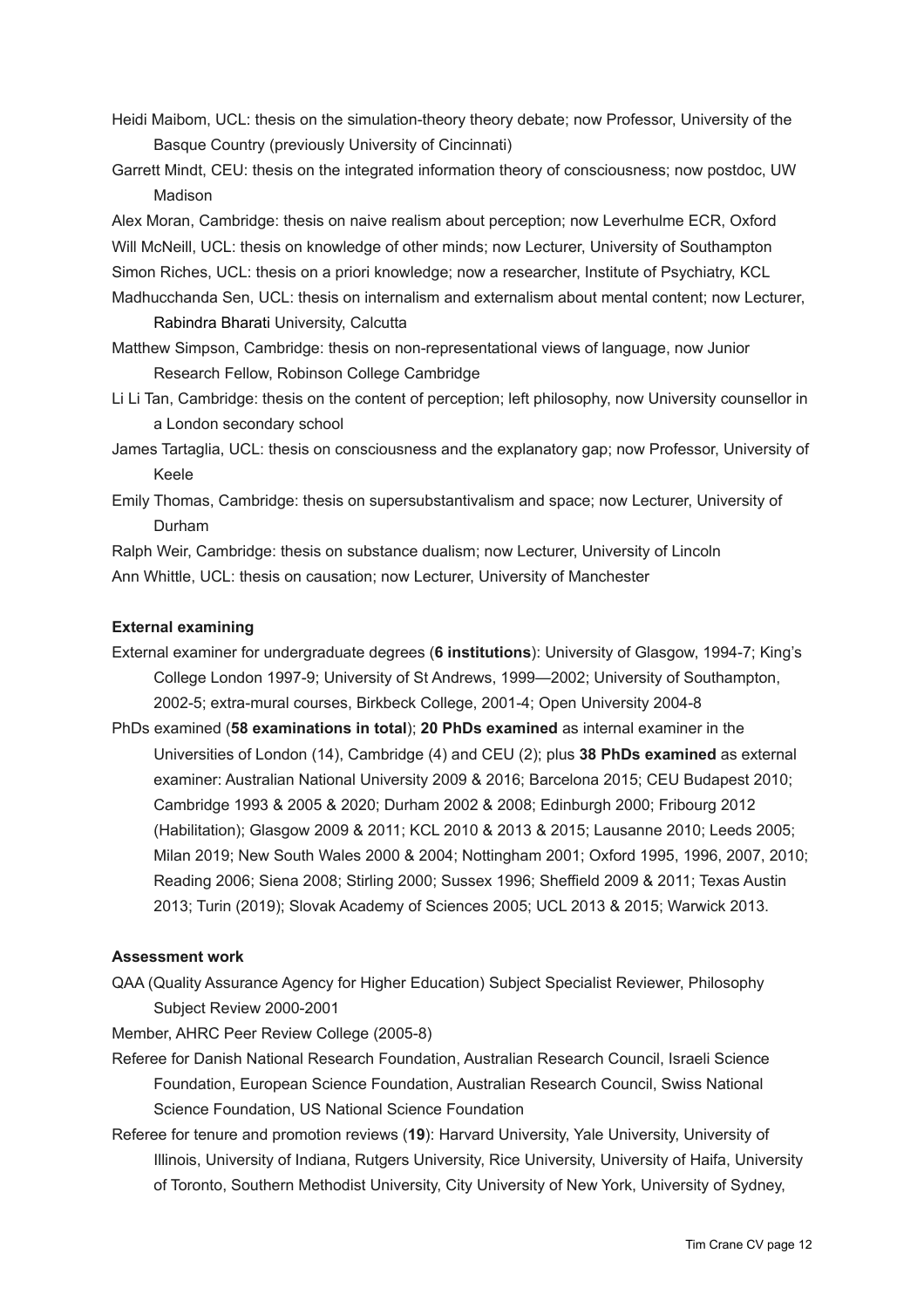Ohio State University, NYU, Simon Fraser University, University of California Berkeley, University of Notre Dame, Washington University St Louis, University of New Mexico, Fordham **University** 

- External advisor, UK professorial appointments (**9**): University of Southampton, Birkbeck College, University of Reading, University of Glasgow, University of Nottingham, University of Aberdeen, King's College London, University of St Andrews, University of Oxford
- External Reviewer, Vice-Chancellor's Review of the School of Philosophy and Religion, University of Birmingham 2014
- Referee for journals (**18**): *Journal of Philosophy, Philosophical Studies, Philosophical Quarterly, Philosophical Review, Mind, Analysis, Erkenntnis, European Journal of Philosophy, Ratio, British Journal for the History of Philosophy, British Journal for the Philosophy of Science, Philosophical Psychology, Phenomenology and the Cognitive Sciences, International Journal of Philosophical Studies, British Journal of Aesthetics, Dialectica, American Philosophical Quarterly, Review of Philosophy and Psychology*

Consultant on new course proposal in Philosophy of Mind, Open University (2002—5)

### **Editing work**

2012-2020: Philosophy Consultant Editor, *[TLS](http://www.the-tls.co.uk/tls/)*

- 2011-18: General Editor, *[Routledge Encylopedia of Philosophy](http://www.rep.routledge.com/)*
- 2007-11: Consultant editor, *SAGE Encyclopaedia of the Mind* (general editor, Hal Pashler, University of California San Diego) Sage Publishers 2013
- 1998-2010: Joint Editor (with Jonathan Wolff, Tom Pink, KCL, and M.W.F. Stone): *London Studies in the History of Philosophy* (Routledge)
- 1992-2010: Joint Editor (with Jonathan Wolff, UCL), *Routledge Philosophy Guidebooks* (a series devised by Jonathan Wolff and myself, over 50 volumes published)
- 1992-2004: Joint Editor (variously with José Luis Bermúdez, Peter Sullivan and Jonathan Wolff): *The International Library of Philosophy* (Routledge)
- 1992-2002: Joint Editor (with Jonathan Wolff) *The Problems of Philosophy: their Past and Present* (Routledge). 50 volumes published.

## **Membership of editorial and advisory boards**

Member, Programme Committee, Riksbanken Jubileumsfond, Sweden (2020-21) Chair, Philosophy Section Committee, Academia Europaea (2015—17) Chair, Academic Selection Committee, Institute for Advanced Study, Central European University, Budapest (2011–15) Chair, Academic Advisory Board of the Collegium Budapest, Institute for Advanced Study, Budapest, Hungary (2006—11) Steering Committee, European Society for Analytic Philosophy (2015—20) Executive Committee, British Philosophical Association (2011–14) Academic Advisory Board of the Helsinki Collegium for Advanced Studies, Helsinki, Finland (2004-6) Editorial Board, *Philosophy Compass* (2006–-) Editorial Board, *International Journal of Philosophical Studies* (from 2006–-) Executive Committee, Forum for European Philosophy (2002—2008)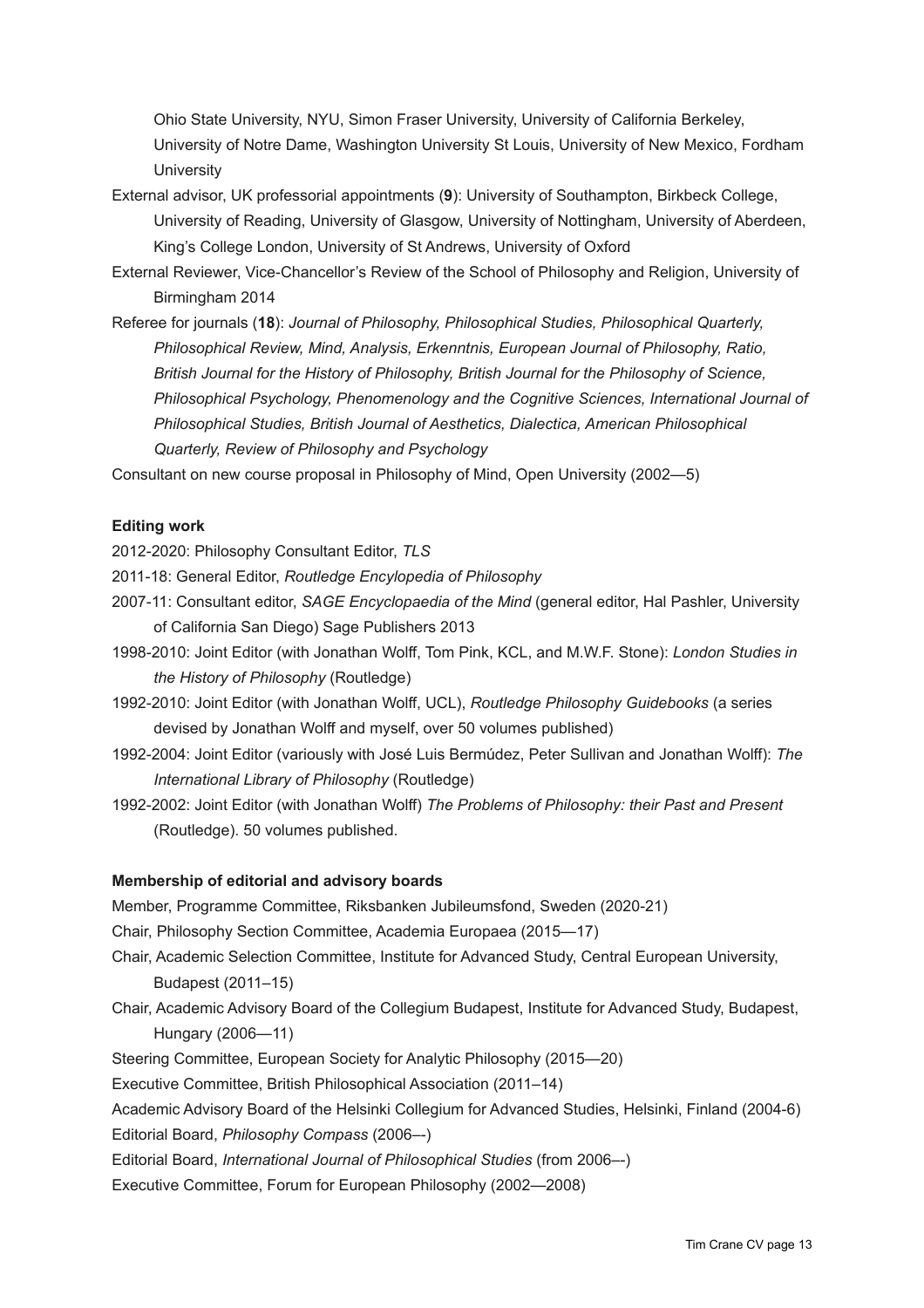Executive Committee and Council, Royal Institute of Philosophy (2001—2009) Editorial Board, *Mind and Language* (1999—2016) *Analysis* Committee (1993—2015) *From the Logical Point of View*, Institute of Philosophy, Czech Republic Academy of Sciences, Prague (1992-8)

# **Invited seminar/colloquium talks at Universities (123 institutions worldwide) 1989-2021**

## **UK (36 institutions, 78 talks)**

Universities of Birmingham (3), Bradford, Bristol (2), Cambridge (5), Durham (4), East Anglia (2), Edinburgh (3), Essex (2), Glasgow (3), Hertfordshire, Hull (2), Institute of Psychiatry (London), Kent (2), Leeds (3), Liverpool, London (Heythrop, King's College (5), LSE (2) and Birkbeck College (2)), Manchester (2), Northampton, Nottingham (3), Oxford (4), Queen's University Belfast, Reading, St Andrews, Sheffield (3), Southampton (2), Stirling (2), Sussex (2), Wales (Cardiff, St David's Lampeter and Swansea), Warwick (5), York (2), plus Charing Cross Hospital, London (Cognitive Neuropsychology Unit)

## **Rest of Europe (42 institutions, 64 talks)**

University of Amsterdam, University of Antwerp, University of Barcelona (LOGOS) (2), Humboldt University Berlin, Bilkent University (Ankara), Central European University Budapest (4), University of Belgrade (2), Eötvös Lórand University Budapest (4), University of Bochum, University College Cork, University of Copenhagen (2), Trinity College Dublin (2), University College Dublin, University of Frankfurt, University of Fribourg, University of Helsinki (3), University of Hamburg, University of Konstanz, University of Lausanne, Catholic University of Leuven, University of Lund, University of Luxembourg, San Raffaele Milan (3), Ludwig Maximilian University Munich, University of Oslo (2), Institut Jean Nicod Paris, University of Paris I (Sorbonne), Collegio Ghislieri, University of Pavia, Scuola Normale Pisa (2), Academy of Sciences of the Czech Republic, Prague (4), University of Riejka, University of Stockholm, University of Tampere, University of La Laguna Tenerife (2), University of Turin, University of Tübingen, University of Uppsala, University of Eastern Piedmont (Vercelli), Ca' Foscari (Venice), University of Vienna, Witten-Herdecke University, University of Zagreb

## **USA (23 institutions, 25 talks)**

Bowdoin College, Brown University, University of California Berkeley, California State University Los Angeles, University of Connecticut, Harvard University, University of Kentucky, University of Maine, University of Massachusetts Amherst, MIT, University of Missouri St Louis, University of New Hampshire, City University of New York Graduate Center (2), New York University, University of Pennsylvania, Rutgers University, Saint Louis University, Smith College, Stanford University, University of Texas Austin (2), University of Utah, Washington University St Louis, University of Wisconsin Madison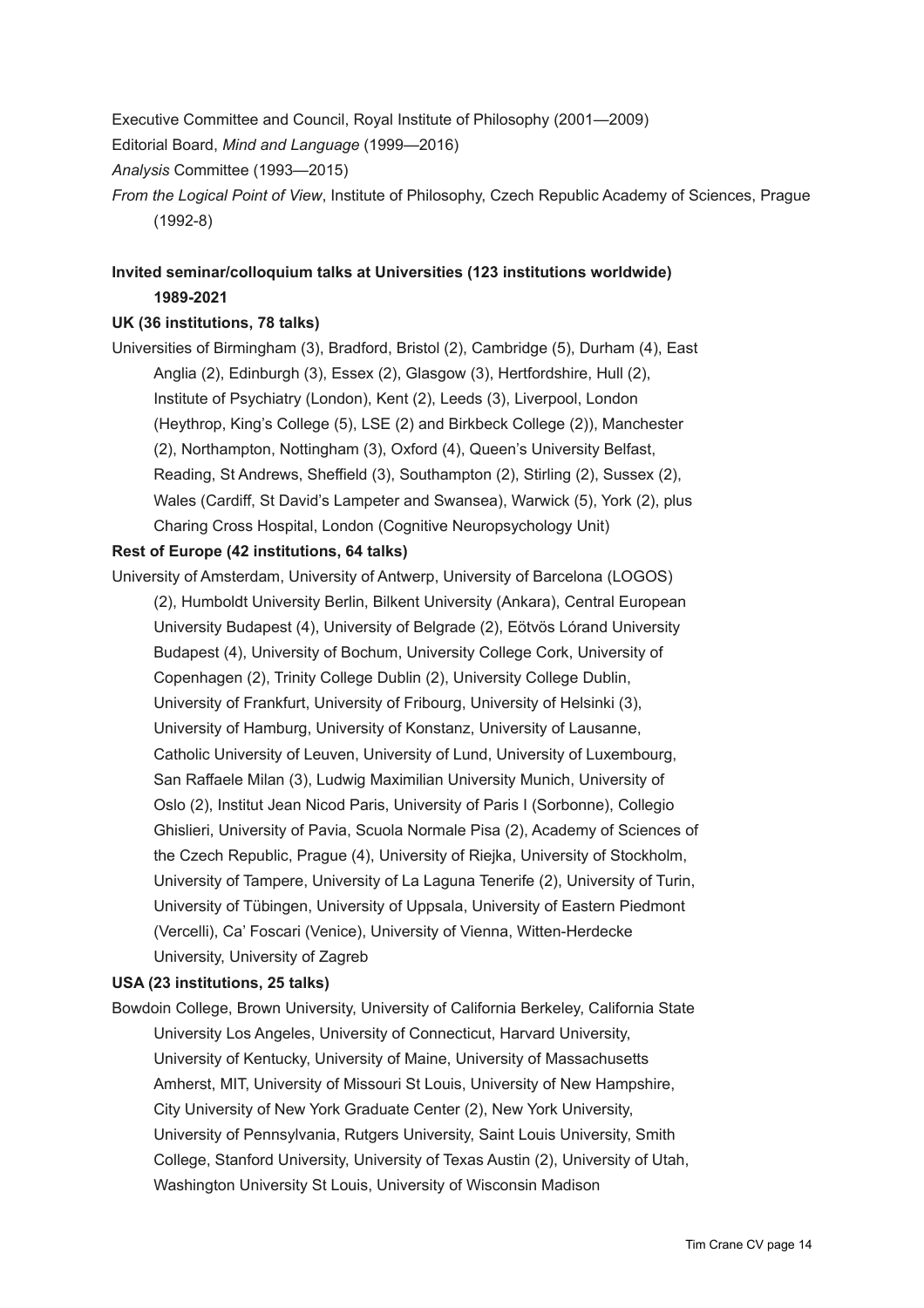## **Australasia (12 institutions, 18 talks)**

Australian National University Research School of the Social Sciences (4), University of Auckland, University of Queensland, University of Canterbury, Flinders University, Macquarie University (2), University of Melbourne, Monash University, University of New South Wales, University of Otago, University of Sydney (3), University of Tasmania

## **Rest of the World (9 institutions, 9 talks)**

Jadavpur University, Kolkata, India; Rabindra Bharati University, Kolkata, India; University of Chile, Santiago, Chile; Federal University of Rio de Janeiro, Brazil; Lingnan University, Hong Kong; Hong Kong University; Nazarbayev University, Kazakhstan; Catholic University of Lima, Peru (online); University of Cape Town (online)

### **Invited guest lecture series (13 series)**

October 2017: University of Tartu, **Frege Lectures**, *Thoughts, Thinking, Thinkers* (4) March 2011: University of Bochum, **Carnap Lectures** *Boundaries of the Mental* (2) September 2010: University of Umeå, **Burman Lectures** *Being and Existence* (3) September 2010: University of Chile, Seminar series *Consciousness* (3) March 2009: Universities of Lausanne & Bochum Joint Graduate School, *Lectures on Perception* (3) February 2008: University of Pennsylvania, **Seybert Lectures**, *The Objects of Thought* (3) January 2008: Universitá Vita Salute San Raffaele, Milan, *Substance, Property and Cause* (5) April 2006: Scuola Normale, Pisa *The Concept of Intentionality* (3) November 2005: University of La Laguna, Tenerife, *The Philosophy of Mind* (2) September 2005: Summer School, 'Esprit, Science, Métaphysique', Ramatuelle, France, *The Metaphysics of Intentionality* (3) May 2001: University of Birmingham, *Intentionalism* (4) November 1999: Helsinki University, *Intentionality and the elements of mind* (4)

July-September 1999: University of Sydney, *Seminar on Intentionality* (12)

September 1995: National Autonomous University of Mexico City (UNAM), *Mental Causation* (3)

## **Invited conference talks, named lectures and other major presentations (131 presentations) 2021**

'Psychologism, Behaviourism and the Connection between Intentionality and Consciousness' Keynote address, Oxford Postgraduate Philosophy Conference (online)

- 'What Question is Physicalism Supposed to Answer?' Keynote Address to the Iranian Association of Philosophy, Summer School on Physicalism (online)
- 'AI Fantasy and AI Reality: Sceptical Reflections' Workshop on 'In what sense can an AI have a mind?' Kobe University, Japan (online)

## **2020**

'How Intentionality and Consciousness are not Related' PRIN workshop on intentionality and consciousness, University of Turin (online)

## **2019**

'Broad and Narrow Content' and 'Mind and Body' *Public Philosophy Workshop*, University of Notre Dame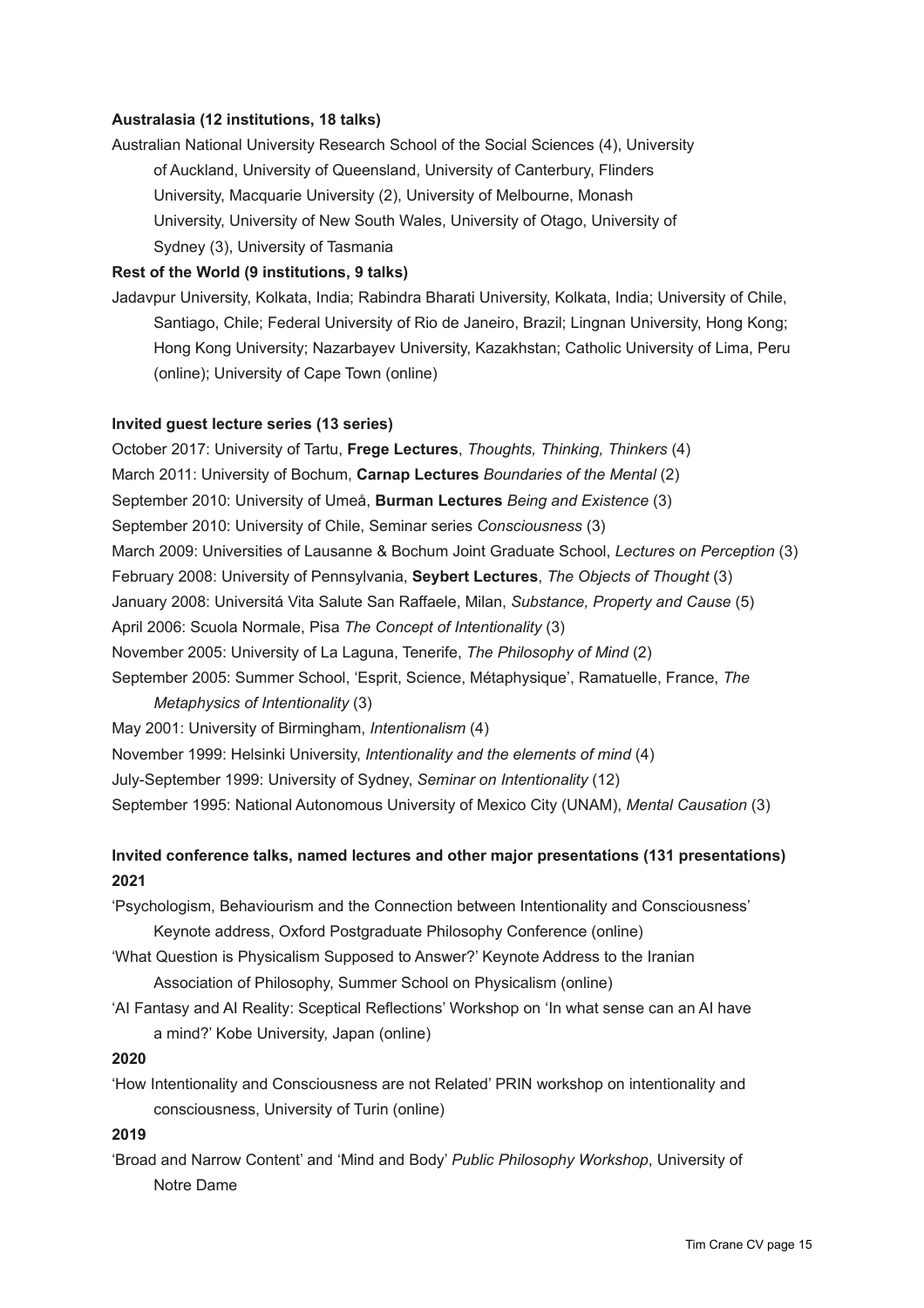- 'Mental Fiction and Mental Fact' (with Katalin Farkas) *Mental Fictionalism*, Hungarian Academy of Sciences
- 'The Boundary between the Conscious and the Unconscious' *Boundaries of the Mind*, CEU Vienna

## **2018**

'The Explanation of Metal Representation' Keynote Address, *Italian Society of Analytic Philosophy, Annual Conference*, Novara

'Religion from an Atheist's Point of View' Birkbeck, University of London

'On the Classification of Mental Phenomena and the Reality of Intentionality' *On Brentano's Descriptive Psychology* Salzburg

'Dualism as Trivial and as Substantial' *Dualism in the 21st Century,* Central European University, Budapest

'How to Naturalise Intentionality' *Phenomenology, Naturalism, Analytic Philosophy of Mind* ELTE, Budapest

## **2017**

'The Mind, the Body, the Person' *1st CEU-Rutgers Philosophy of Mind Conference*, CEU Budapest

'What is a Form of Thought?' *E.J. Lowe Memorial Lecture***, University of Durham** 'Mental Representation: Causation or Magic?' *Lumsden Lecture***, University of Nottingham**

'How to Think about the Natural and the Supernatural' *Humane Philosophy*, Blackfriars,

## **Oxford**

'Is the Mind a Physical Thing?' *Public Lecture*, University of Cambridge

'The Knowledge Argument is an Argument about Knowledge' *Midwest Epistemology Conference*, St Louis

'Papineau on Perception' *The Philosophy of David Papineau*, King's College London **2016**

'Robinson on Intentionality' *Mind and Metaphysics: 70th Birthday Conference for Howard Robinson* CEU Budapest

'Existence and Identity' *Existence* University of Zürich

'What is Actually in Consciousness? Some Remarks on Ted Honderich's *Actual Consciousness*' *Conference Celebrating the Work of Ted Honderich* Royal Institute of Philosophy, London

'Brain, Mind and Consciousness', *Cambridge Science Festival*, University of Cambridge, symposium with Srivas Chennu

'Unconscious Intentionality' *Thought and Perception*, University of Minho, Braga, Portugal 'The Unity of Unconsciousness' **Presidential Address,** *Aristotelian Society* **London 2015**

'Conscious and Unconscious Content', Liège *The Phenomenal Content of Perception* 'Thinking and Believing', **University of California Berkeley,** *George Myro Lecture*

Author meets Critics Symposium *The Objects of Thought*, Vancouver, *Pacific APA*

'What is Psychological Reality?' Padua, *Italian Society for Neuroethics, Prize Lecture*

'Acquaintance and Demonstrative Thought' Bled, Slovenia, *The Intersection of Epistemology and the Philosophy of Mind*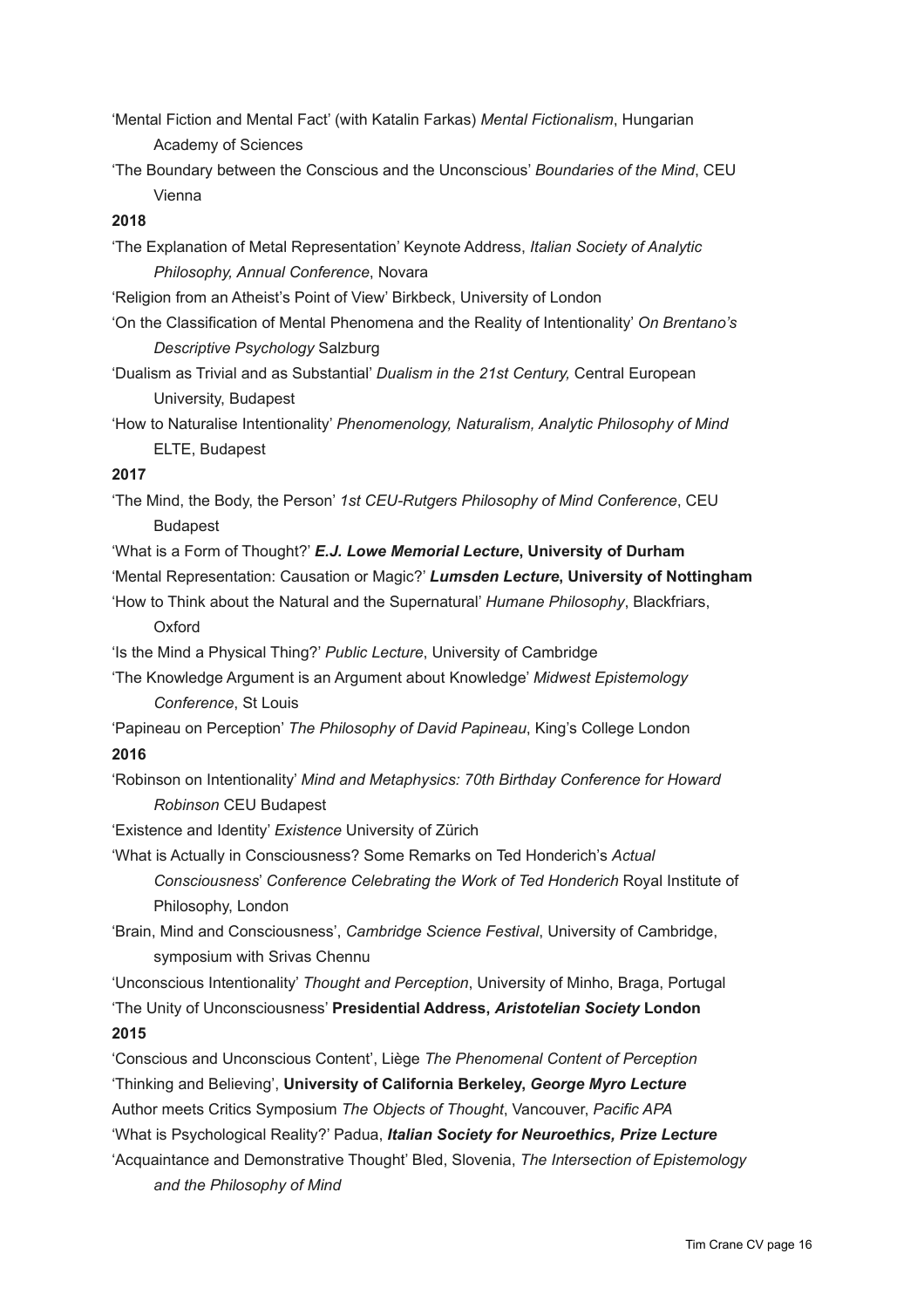'The Idea of Semantic Content' Cambridge, *Semantics and Philosophy in Europe*

'Obstacles to the Recognition of Cognitive Phenomenology: the Significance of Behaviourism' Fribourg, *Cognitive Phenomenology Workshop*

'On the Sameness and Difference of Fictional Characters and other Non-existent Objects' University of Southampton, *British Society for Aesthetics Conference on Fictional Characters*

## **2014**

'The Mental States of Persons and their Brains' London, *Royal Institute of Philosophy Annual Public Lecture Series*

One-day conference on *The Objects of Thought*, University of Amsterdam

'E.J. Lowe on Mind and Body' Durham, *E.J. Lowe Memorial Conference*

'Hopes and Fears', Trondheim, *Perspectives on Intentionality*

'On the Relation between Propositional and Non-Propositional Attitudes', Bochum,

*Dimensions of Intentionality*

'The Determinacy of Content', Dublin, *Phenomenal Intentionality*

### **2013**

'Reply to Angela Mendelovici', San Francisco *Pacific APA*

'The Nature of Existence' LSE, *Forum for European Philosophy* public lecture

## **2012**

'What is at stake in the debate about human uniqueness?' CRASSH Cambridge, *Darwin and Human Nature*

*'*Sub-personal content and the point of view of consciousness' IP London, *Personal and Sub-Personal*

'Psychologism' Bilkent, *Minds, Bodies and Problems*

'Philosophical Insights from History' IP London*, Philosophical Insights*

'Reply to James Stazicker', Antwerp, *Attention*

'On Perceiving the Emotions of Others', Tübingen, *Emotion and Perception*

'In Defence of Psychologism', Cologne, LEMMings *Graduate Conference*

## **2011**

'The Difference between Existing and Not Existing' CEU Budapest, *10 Years of Philosophy at CEU Anniversary Conference*

'What is Distinctive of Human Thought?' Bochum, Public Lecture

What is Distinctive of Human Thought?' Collegium Budapest Institute for Advanced Study, Public Lecture

'Are we Acquainted with Phenomenal Qualities?' University of Hertfordshire,

## *Phenomenal Qualities*

- 'The Disinterested Search for Truth: a Naturalistic Account' Beirut, *Naturalism*
- 'How to Think about What does not Exist' Belfast, *Philosophy of Mind*
- 'The Singularity of Singular Thought' Sussex, *Joint Session of the Mind Association and the Aristotelian Society*

'Psychologism' Milan, Invited Plenary Speaker, *European Congress of Analytical Philosophy* 

'That Feeling for Reality' Barcelona, LOGOS, *Fiction, Fictionalism and Non-Existence*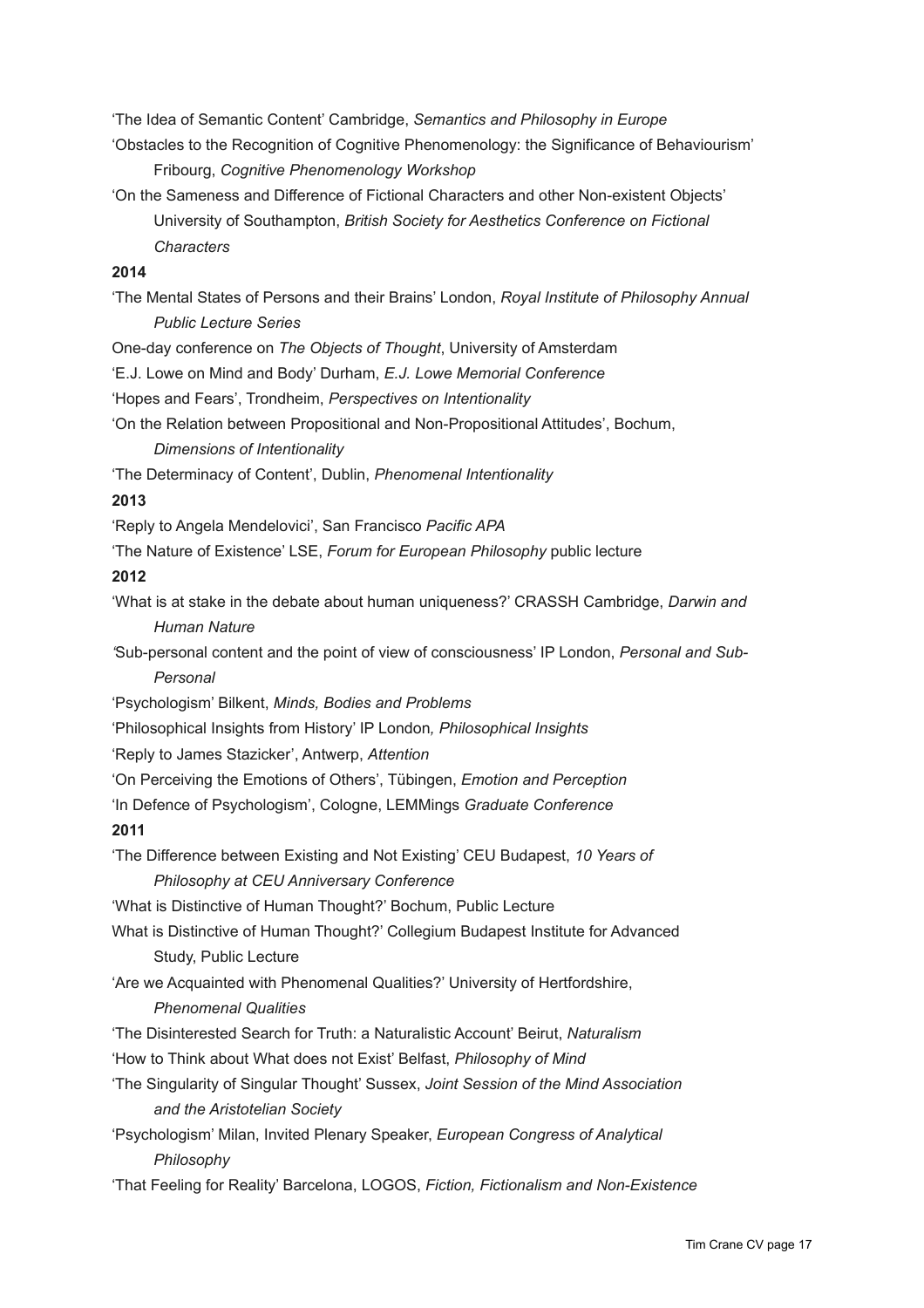'Psychologism' Fortaleza, Brazil *Intentionality and Consciousness: 6th International* 

*Conference of the Brazilian Society of the Philosophy of Mind*

'Morality and the Brain' Bergamo, *Bergamo Scienzia*

## **2010**

'Philosophy, History, Science, Logic' Cambridge, *Philosophy in Cambridge*

'Propositionalism and Intensional Transitives' Geneva, *Non-propositional attitudes*

'The Singularity of Singular Thought' La Laguna Tenerife, *SEFA conference*

'Materialism and the Mind-Body Problem' University of Chile, *Public Lecture*

'Seeing and knowing' Centre for Subjectivity Research, Cophenhagen

'Semantic and Phenomenological Conceptions of Perceptual Content' Parma, *Simple Seeing, Epistemic Seeing, and Perceptual Beliefs, The Content of Visual Perception: Epistemological and Phenomenological Issues*

'The Singularity of Singular Thought' Royal Irish Academy Dublin, *Intentionality*

'The Given' JNU Delhi *From Experience to Thought*

### **2009**

'The Semantic and Phenomenological Conceptions of Content' Stockholm, *Knowledge and Perception*

'What is Consciousness?' Stockholm, *Graduate Conference*

'Consciousness as predicated of human beings' Liverpool, conference celebrating the work of Barry Dainton

'Consciousness as predicated of human beings' Edinburgh, *Consciousness*

'Emergent minds and their powers' Kazimierz Dolny Poland, *Kazimierz Naturalism Workshop*

'Mental substances and their powers' Durham, *The New Ontology of Mental Causation*

'Reply to Travis' University of Warwick, *Knowledge and Perception*

'Meinong and Russell on Judgement about the Non-existent' Zürich, *Judgement and Truth in Early Analytic Philosophy and Phenomenology*

'The Given' University of Warwick *MindGrad 2009*

## **2008**

'Conscious belief' St Catherine's College Oxford, *Cognitive Phenomenology*

'Philosophical perspectives on reference and communication' St Andrews, *REFCOM workshop*

'Mind-World relations' Utrecht, *Philosophers' Rally*

'Seeing that someone is in pain' Manchester, *Open Minds*

'Seeing that someone is in pain' ANU Canberra, *Workshop on Relational and Representational Conceptions of Experience*

'Picturing and perceiving' Sydney, *Images and Intentionality*

'Awareness of properties' Crete, *Hallucination on Crete*

'Consciousness as predicated of human beings' Sardinia, *CNCC self and other workshop*

'Reference, quantification and existence' Helsinki, *Reference*

## **2007**

'On the content and object of presentations:' Glasgow, *The Admissible Contents of Experience* 'Emergence and the explanatory gap' Belfast, *Emergence*

'Knowledge of the mind and knowledge of the brain' University of Copenhagen, *3rd Annual Brain and Mind Lecture*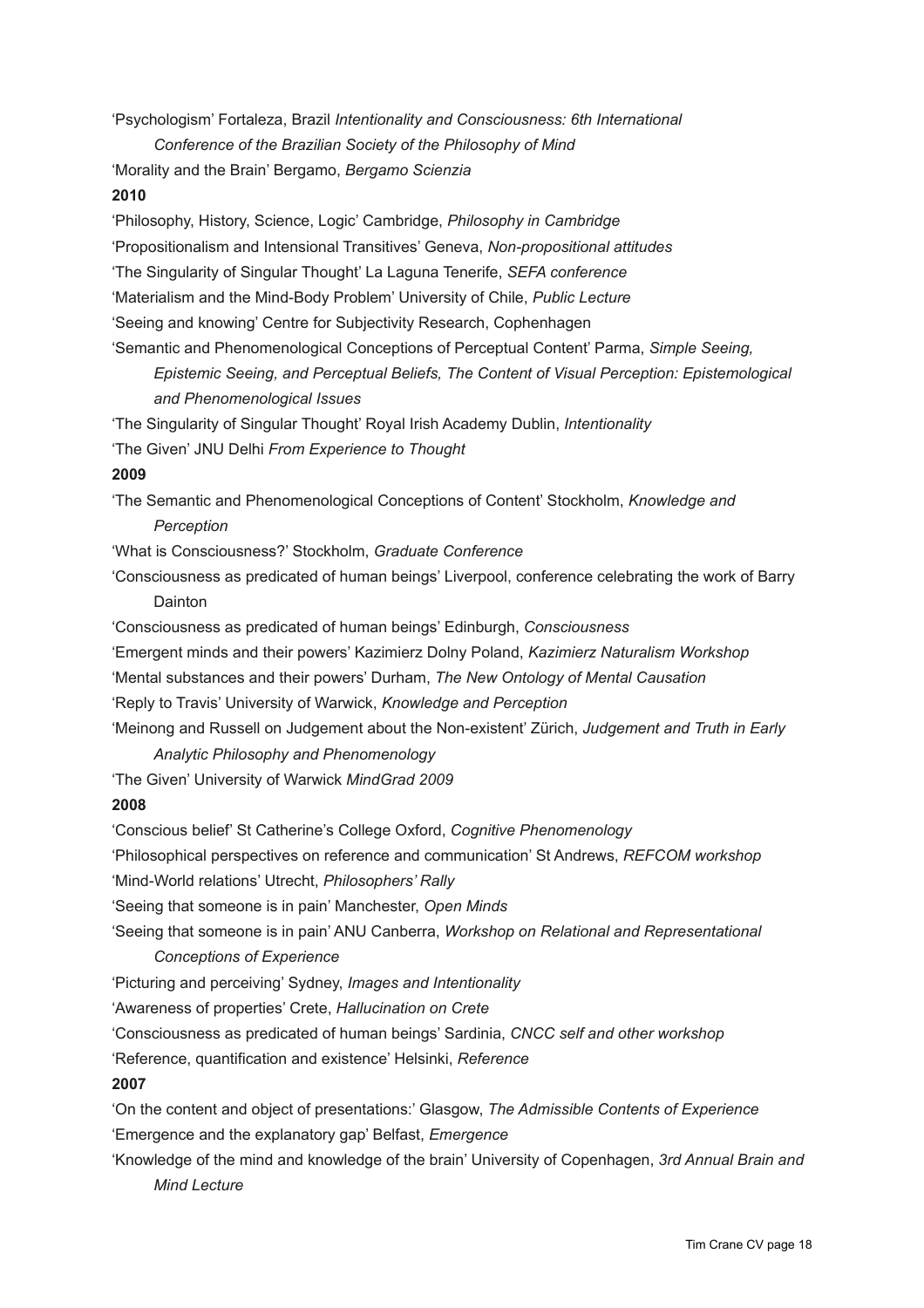'Why perception is not a propositional attitude' University of California Berkeley*, Keynote Speaker,* 

*Annual London-Berkeley Graduate Conference*

*'*Why Humanism?' Bentham Lecture, UCL

'Perceptual normativity' Stockholm, *Workshop on Perception and Content*

'Perceptual normativity' University of Kentucky, *Normativity and the Mental*

'On content and object', University of Fribourg, *Intentionality*

## **2006**

'Can science explain everything about consciousness?' Glasgow*, Royal Philosophical Society of Glasgow*

'Horwich on the reduction of meaning' Pécs, Hungary, *Conference on the Philosophy of Paul Horwich* 'No identity without an entity: thinking about the non-existent' University of Missouri St Louis*, Keynote* 

*Speaker, 1st Gateway Graduate Conference*

'Intentionalism', University of Calabria*,* Cosenza, *Italian Society for Philosophy of Mind and Cognitive Science*

'Some Wittgensteinian ideas about intentionality', Collegium Budapest, *Budapest Mind Society Inaugural Conference*

'Aboutness and non-existence' Oslo, *Perception and Sensation*

## **2005**

'Narrow content and intentional inexistence' Chicago, *Symposium with Georges Rey and Joseph Levine, American Philosophical Association, Central Division*

'Intentionalism' Danish Research School in Philosophy (History of Ideas and History of Science),

Copenhagen, *Mind, World and Intentionality: New Perspectives on the Internalism/Externalism Debate* 

'Emergence, Cosmic Hermeneutics and the Explanatory Gap' Belgrade, Serbia *Explanatory Gaps: Conference in Memory of Nikola Grahek*

- 'Reply to Shaun Gallagher' Centre for Subjectivity Research, Copenhagen *Towards a Science of Consciousness*
- 'Robinson and Jackson on the knowledge argument' Central European University Budapest*, 60th Birthday Conference in Honour of Howard Robinson*

'Reply to Carlo Gabbani' University of Genoa, *Mental Processes*

## **2004**

'Reply to Snowdon' Frankfurt, *The Disjunctive Theory of Perception workshop*

'The efficacy of colour, shape and size' Aarhus, Denmark, *NAMICONA project conference: Mental and Special Science Causation*

'Perceptual intentionality and perceptual relations' Norwegian Academy of Sciences, Institute of Advanced Study, Oslo, *Norms and Truth*

'The efficacy of colour, shape and size' Macquarie University, Sydney, *Workshop on Mental Causation* **2003**

'Physicalism as emergence' Vietri sul Mare, *Italian Society for Analytic Philosophy (SIFA) Annual Conference*

'Sense-data and mental representation: Reply to Paternoster' University of Bologna, *Mind and Language*

'Physicalism as emergence' Aarhus, Denmark, *NAMICONA ('Natural Mind and Cognisant Nature')*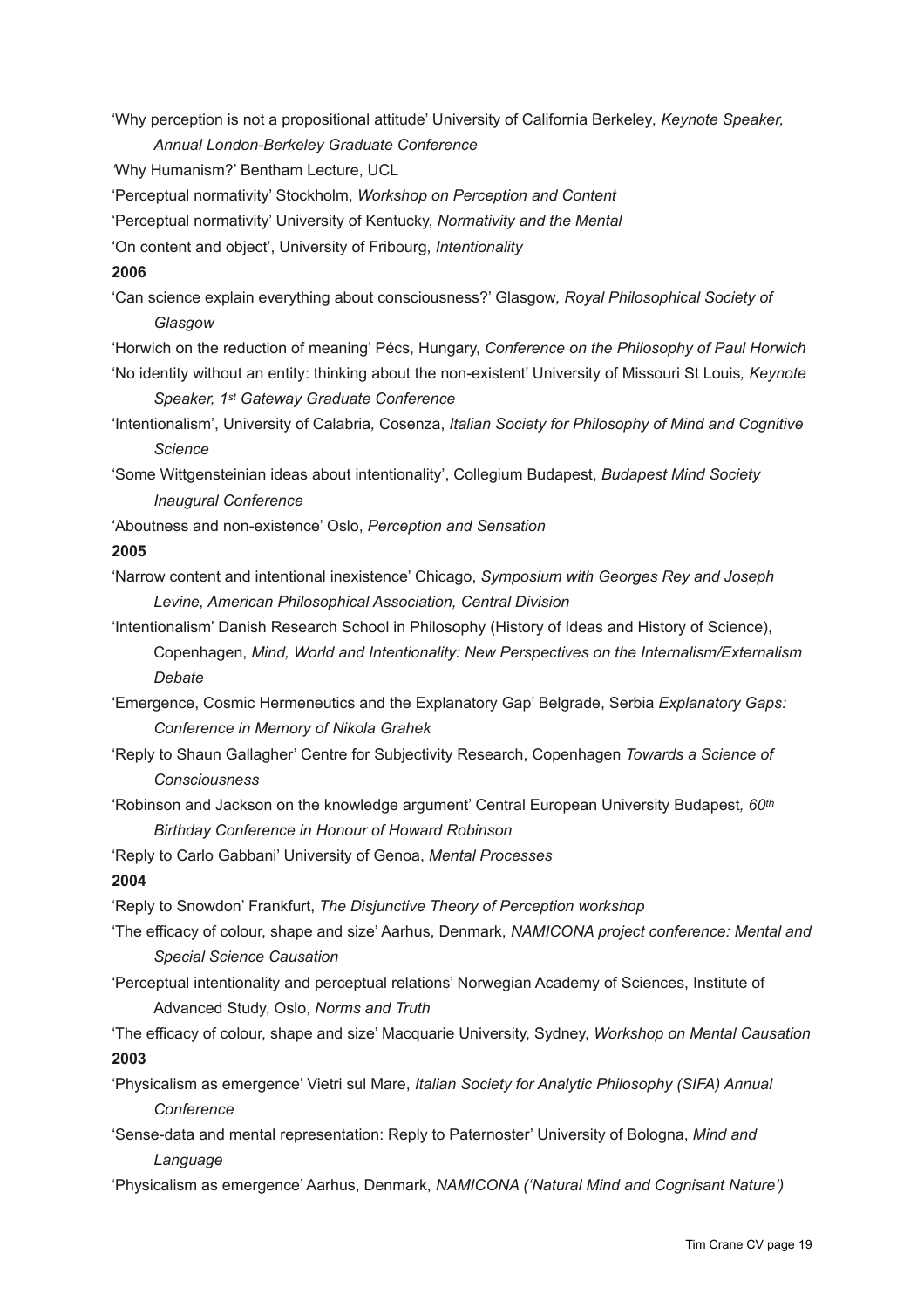### *project workshop*

### **2002**

'Mental substances' London, *Royal Institute of Philosophy Lecture Series, Minds and Persons* 'The problem of consciousness' & 'The real distinction between dualism and physicalism' Perth,

*Australasian Association of Cognitive Science, Annual Conference* 'Intentionality and intensionality' Miskolc, Hungary *Intentionality Past and Present* 'The real distinction between dualism and physicalism' Bielefeld, *Mental Causation*

'Dispositions and consciousness' École Normale Supérieur, Paris, *Dispositions*

#### **2001**

'Subjective facts' Lisbon, *Mind & Action III*

'Intentionality, introspection and the transparency of experience' Humboldt University Berlin, *Mental Representation and Reality*

'Consciousness, the awareness of the world and the essence of the mind' Fondazione Carlo Erba Milan, *Evolution and Consciousness*

'Concepts, content and non-conceptual content' University of Bologna, *Concepts*

### **2000**

'Intentional objects' University of Reading, *Meaning and Representation*

'The emergence of consciousness' Fondazione Carlo Erba, Milan, *The Emergence of the Mind* **1999**

'Is intentionality a relation?' University of Stockholm, *Externalism*

'Reply to Joelle Proust' Aix-en-Provence, *Survenance, Causalité, Esprit & Action* (Mind & Action II)

'The intentional structure of consciousness' Melbourne, *Australasian Association of Philosophy Annual Conference* 

### **1998**

'Dualism, monism, physicalism' Fondazione Rosselli, Turin, *Cognitive Theory of Social Action* 'Dualism, monism, physicalism', Noszvaj, Hungary, *Eastern European Sub-Division of the European Society for Analytic Philosophy*

'Does philosophy analyse commonsense? The case of externalism' Bologna, *Italian Society for Analytic Philosophy, Philosophy and Commonsense*

'The intentional structure of consciousness' Santa Barbara, California, *Consciousness* **1997**

'Intentionality as the mark of the mental' London, *Royal Institute of Philosophy Lecture Series, Current Issues in the Philosophy of Mind*

'Jacob on mental causation', Maribor, Slovenia, *Symposium on Pierre Jacob's What Minds Can Do*  **1996**

'Sensations and sense-data: then and now' University of Warwick, *The Future of Analytic Philosophy* 'Sensations and sense-data: then and now' University of Miskolc, Hungary, *Images and Reality*

'The efficacy of content: a functionalist theory' Utrecht, Netherlands, *Human Action and Causality* (Mind & Action I)

#### **1995**

'The mental causation debate' University of Liverpool *Joint Session of the Aristotelian Society and the Mind Association*

## **1993**